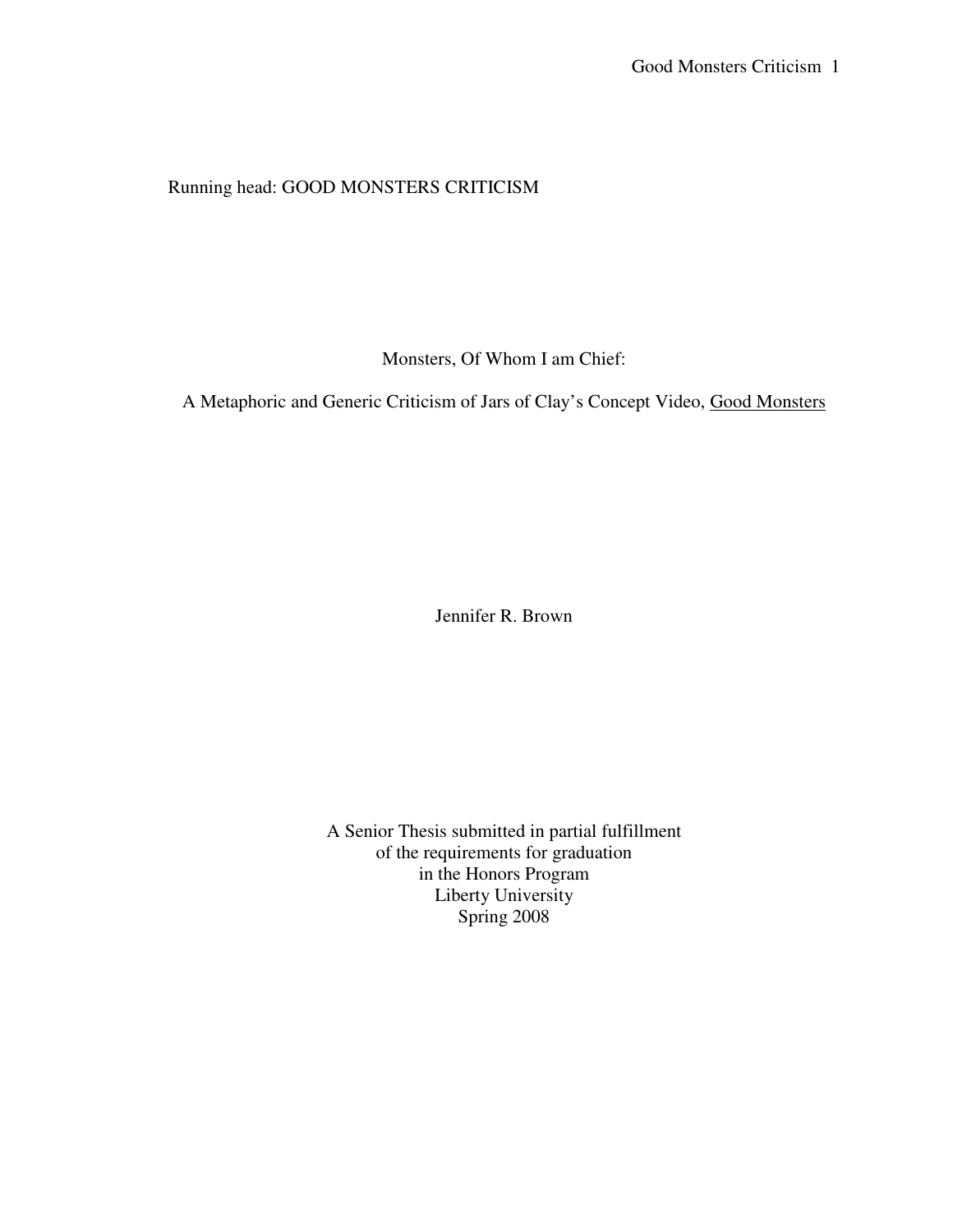Acceptance of Senior Honors Thesis

This Senior Honors Thesis is accepted in partial fulfillment of the requirements for graduation from the Honors Program of Liberty University.

> \_\_\_\_\_\_\_\_\_\_\_\_\_\_\_\_\_\_\_\_\_\_\_\_\_\_\_\_\_\_ Faith Mullen, Ph.D. Chairman of Thesis

> \_\_\_\_\_\_\_\_\_\_\_\_\_\_\_\_\_\_\_\_\_\_\_\_\_\_\_\_\_\_ Monica Rose, D.Min. Committee Member

> > Michael P. Graves, Ph.D. Committee Member

\_\_\_\_\_\_\_\_\_\_\_\_\_\_\_\_\_\_\_\_\_\_\_\_\_\_\_\_\_\_

James Nutter, D.A. Honors Director

\_\_\_\_\_\_\_\_\_\_\_\_\_\_\_\_\_\_\_\_\_\_\_\_\_\_\_\_\_\_

\_\_\_\_\_\_\_\_\_\_\_\_\_\_\_\_\_\_\_\_\_\_\_\_\_\_\_\_\_\_ Date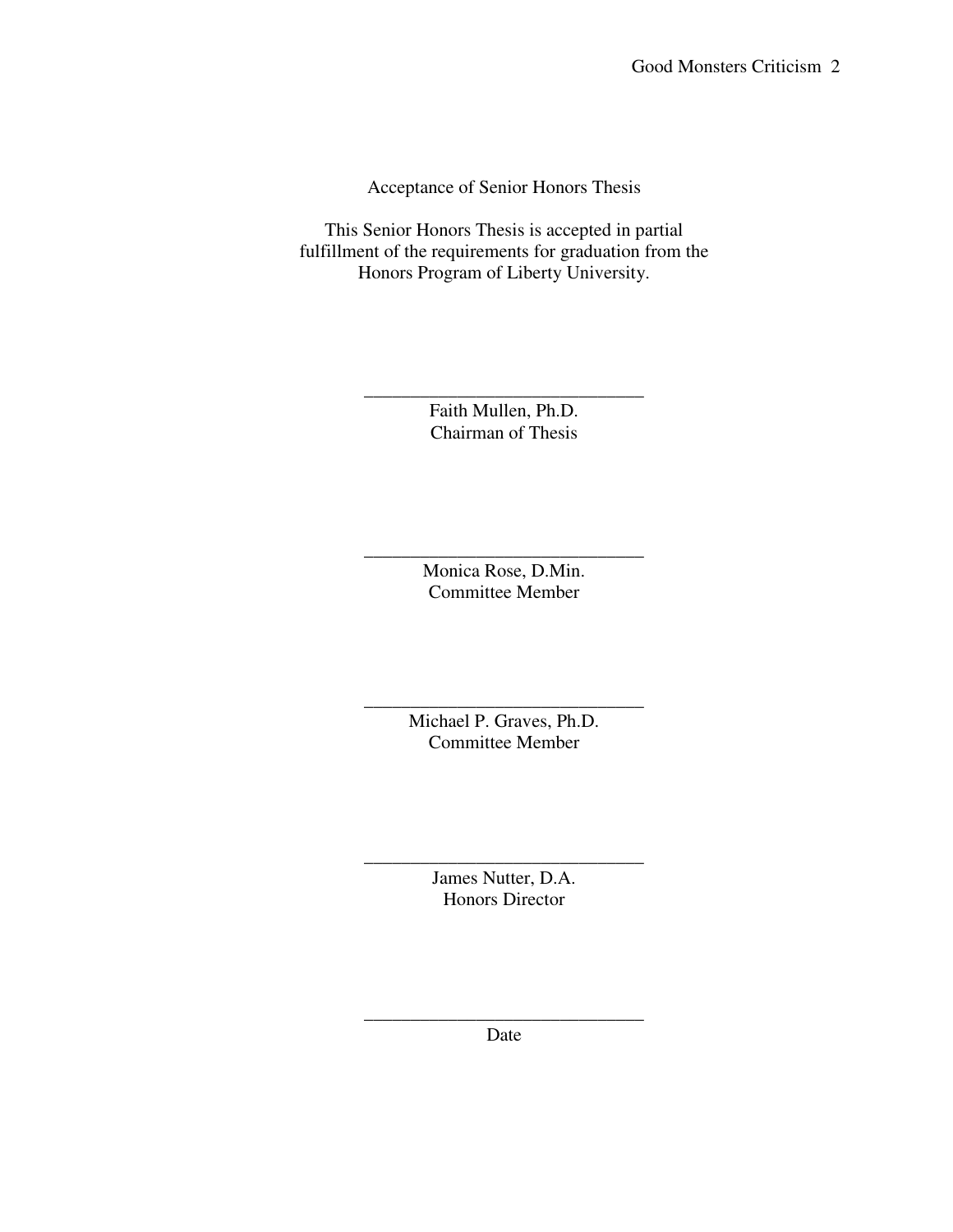#### Abstract

Images of Frankenstein and the boogeyman no doubt come to mind when one thinks of monsters. Can a monster be "good"? What does it mean to be something typically personified as bad and yet apply such a contradictory adjective? What do men dancing in brightly colored costumes have to do with people dying every day in sub-Saharan Africa and other parts of the world? These are just some of the questions inspired by a curious and unforgettable artifact.

This study is a rhetorical analysis of the Jars of Clay song and concept video, *Good Monsters*. Within the professional and social context of the video's release are many clues as to the intention of the creators of the text. How can a greater meaning be understood? The first methodology used in this study is metaphoric criticism, which is applied to the lyrics, visual images, and musical movements of the artifact. Through this, representations and allusions are explained. Secondly, this study uses generic criticism to place the artifact within the genres of satire and social movement rhetoric. These aspects are what make the artifact stand out in a viewer's mind and spur them to take action. Through this venture into the deeper meaning of a text, a greater understanding of rhetorical message and audience response is achieved.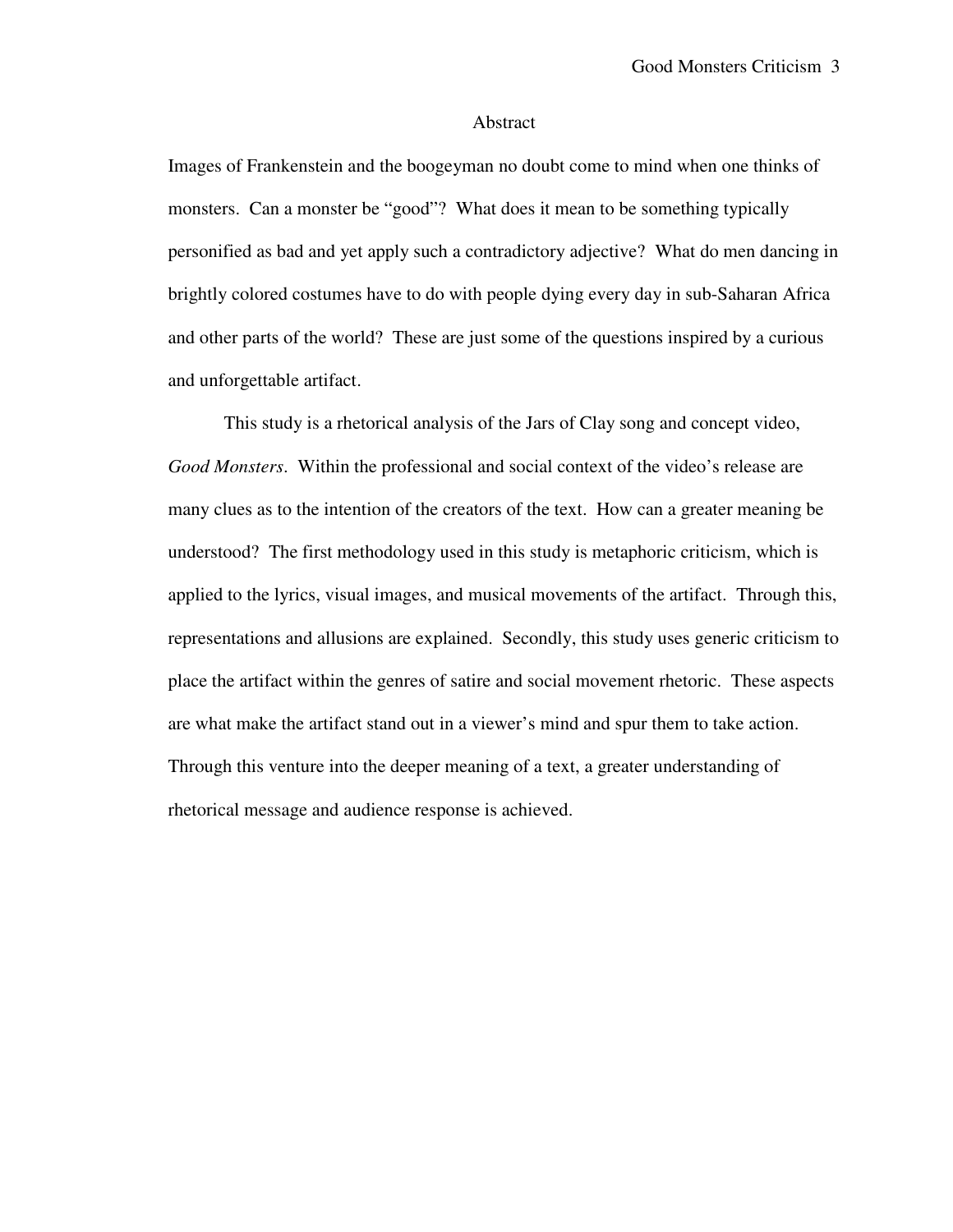### Monsters, Of Whom I am Chief:

A Metaphoric and Generic Criticism of Jars of Clay's Concept Video, *Good Monsters*

The Bible states: "Therefore to him that knoweth to do good, and doeth it not, to him it is sin" (King James Version, James 4.17). Many people feel that Christians have missed the point in the way we live our lives, and that our primary focus has shifted from doing the right thing to simply "not being bad." This "clean hands" mentality has the potential to keep us from doing the work of Jesus in the world around us. Perhaps this is the rhetorical message of Jars of Clay in their song "Good Monsters" and its concept music video. This paper will examine the artifact itself within its professional and social contexts. After that, a review of literature will provide a conceptual background for study. Metaphoric and generic criticisms will then be applied. The metaphoric criticism will give a more detailed explanation of what the song and concept video actually mean. The generic criticism will focus first on the genre of satire and second on the genre of social movement rhetoric, with the aim to determine the artifact's participation in either or both genres. Through this endeavor, an important message for Christians and other members of western culture will be revealed.

#### Good Monsters – The Artifact

 "Good Monsters" is a song that appears on the full-length Jars of Clay album of the same name. (Throughout the thesis, references will be made to the lyrics of the song. These can be found in the Appendix for consultation.) Its genre is considered Christian rock and it has a playful tone and quick beat. The lyrics paint a picture of monsters performing various actions and add the twist of referring to the monsters as "good" (versus the "bad" which are briefly mentioned). The concept video provides a visual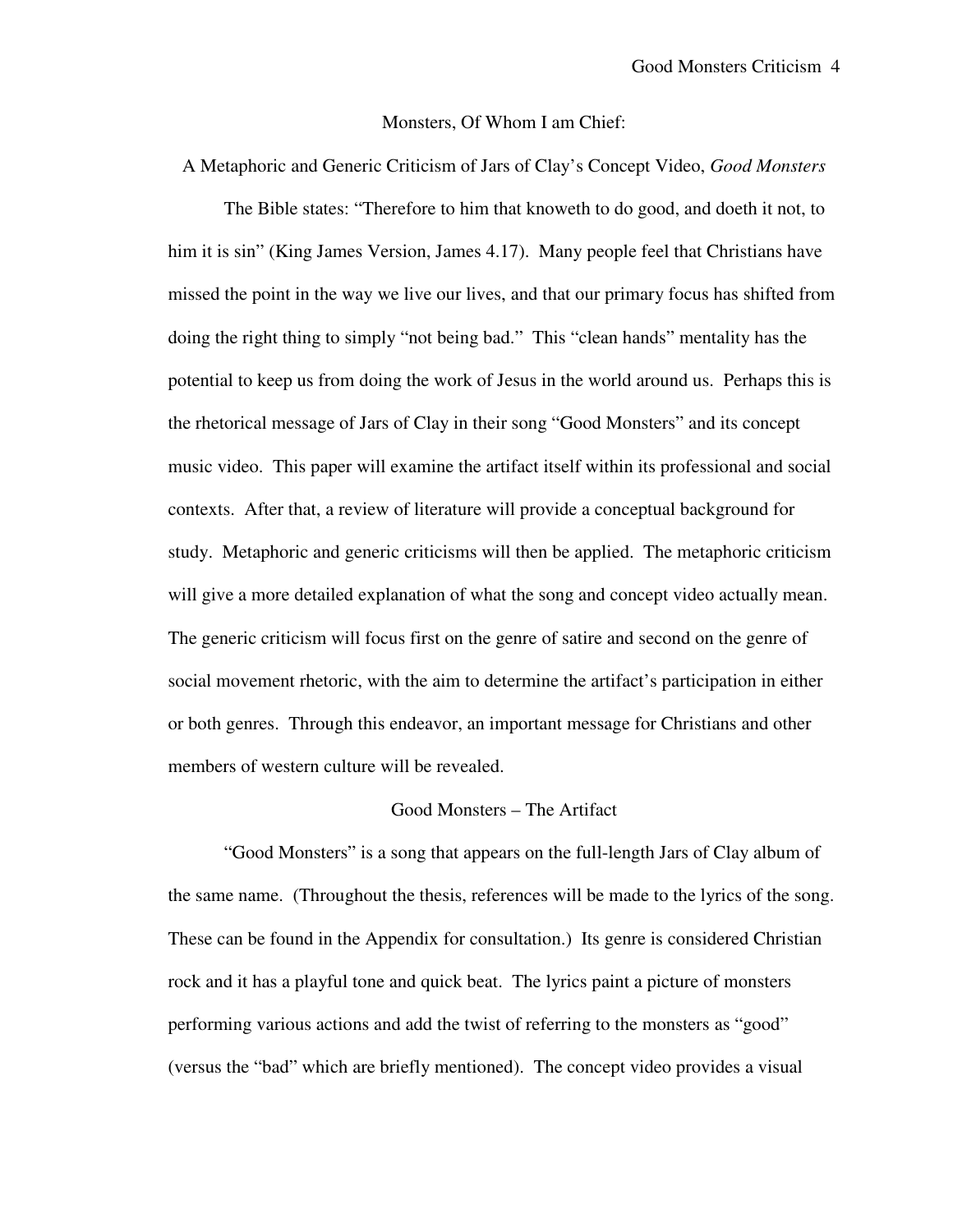image of this description, with the Jars of Clay members dressed as furry, colorful monsters and waging battle with cardboard robots.

### *Professional Context*

Jars of Clay (commonly known simply as "Jars") are a Christian rock band made up of the following members: Dan Haseltine, Charlie Lowell, Stephen Mason, and Matt Odmark. They derive their name from 2 Corinthians 4.7, "But we have this treasure in *jars of clay* to show that this all-surpassing power is from God and not from us" (New International Version). Since their debut on a major record label in 1995, Jars of Clay have made a name for themselves with their musical talent and thought-provoking lyrics. They have released ten full-length albums and participated in many compilation projects with various artists.

The song "Good Monsters" appears on their ninth full-length album of the same name, which was released in 2006. Other songs on the album include themes such as crying to God for the injustice of the world ("Oh My God"), attempting to keep oneself constantly striving when things get rough ("Work"), and western attempts to help other lands ("Light Gives Heat"). "Good Monsters" comes sequentially after "There is a River" (a song about cleansing through blood and tears) and before "Oh My God." The concept video was released in 2006 and is distributed by Essential Records. It is one of several concept videos that have been made based on Jars of Clay's music.

## *Greater Social Context*

Jars of Clay came at a time when Christian rock had reached a level of approval never experienced before. "Contemporary music" is becoming more accepted in the church as a means of worship (Romanowski 39) and the church has "softened" their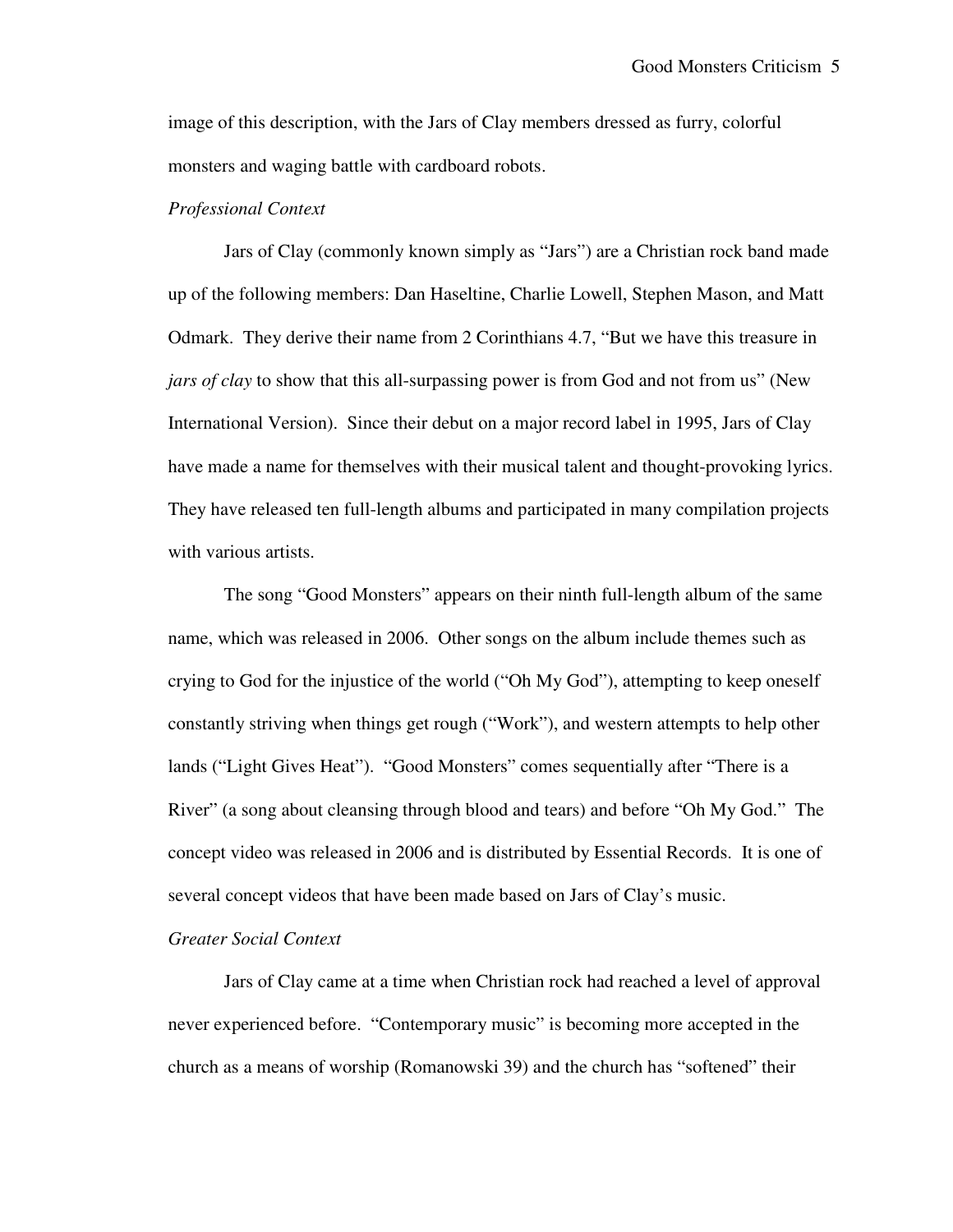harsh stance against anything related to the entertainment world (44-45). This is not to say that evangelicals with their thinking caps on would disregard the immorality that comes from much of the entertainment industry, as Romanowski would assert. In addition, Christian music has been more accepted by the "secular world" (Dueck 132), and this is evidenced specifically by Jars of Clay's crossover popularity. It has been said that "Jars of Clay walks that tricky tightrope between the mainstream and Christian rock worlds more carefully and competently than most" (Carlozo 39). In addition to critical acclaim in Christian music, Jars has also received three Grammy awards (The Recording Academy).

However, the most important social context that this artifact can be attributed to is the current state of the world. There is one particular issue that the members of Jars of Clay seem to have a special passion for: the situation of poverty and disease in Africa. This is exhibited through their involvement in the Blood:Water Mission, an organization dedicated to help effect change in parts of the world beneath the typical radar of the west. The members of Jars of Clay founded the Blood:Water Mission in 2002 and they work with the goal of preventing the spread of disease in Africa through contaminated water. Building wells and increasing the opportunity for healthy water (and therefore blood) is one part of what many would consider "Christianity in action." In the words of the Blood:Water Mission website, "we are all responsible for being good stewards of our time, our resources and our compassion in a broken world" (Blood:Water Mission).

According to recent statistics, an estimated 24.5 million people in sub-Saharan Africa are HIV positive (UNAIDS), and that is only one of the problems facing Africa and the rest of the Third World. This is a historical time for our nation and world, and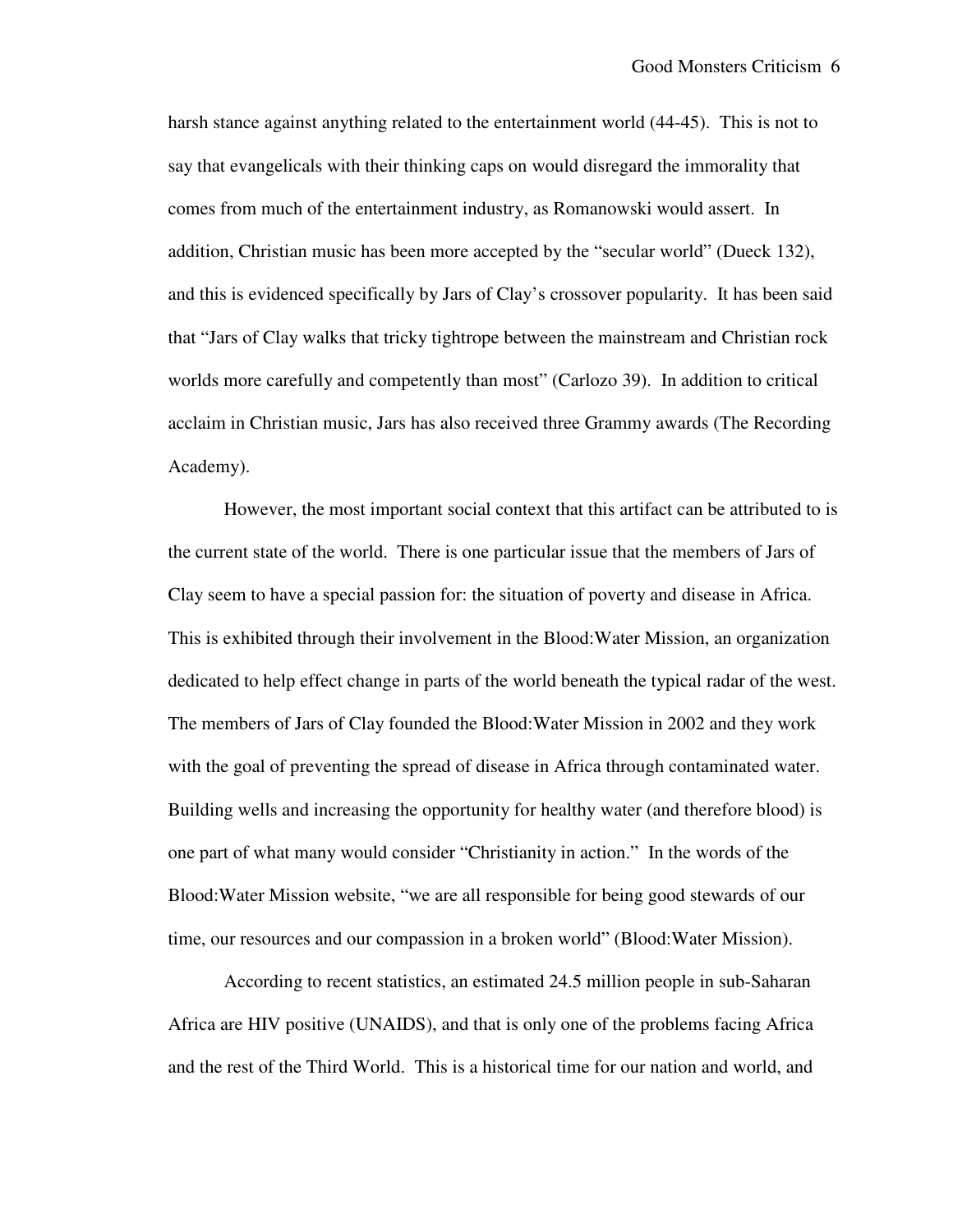various spokesmen have sought to bring awareness to this tragedy. Many are familiar with the activism of U2 front man Bono and his bold, if brash, statement of Christian faith. In 2003, Dan Haseltine (of Jars of Clay) remarked on Bono's influence on Christian activism: "It started with Bono making a statement about the Christian community needing to step up to the plate and do something about Africa" (Mansfield 1).

There are many who believe that westerners need to be more active in this situation and yet are unmotivated to do so, as evidenced by Bono and the social activism of Jars of Clay and other "celebrities." Whether this is the message the band attempts to convey will be examined by default in the following criticism. But first, a theoretical background must be built.

### Literature Review

### *Metaphoric Criticism*

According to Sonja K. Foss, metaphors are "nonliteral comparisons in which a word or phrase from one domain of experience is applied to another domain" (Foss 299) Her description goes further to reflect I.A. Richards' definition of the topic being explained as the "tenor" and the representation as the "vehicle." She also claims that metaphor has gone beyond a literary device to become a way of interpreting reality through symbols, much like our simple use of words (300). Because of this organization of reality, "our selected metaphors also prescribe how to act" (301).

 There has been much work done in the study of metaphors. Often this work takes on a primarily literary perspective, but an application to rhetorical criticism is promising as well. There are two primary views of metaphors: that metaphors are a detachable element of speech or that language is metaphorical because it is necessary to construct a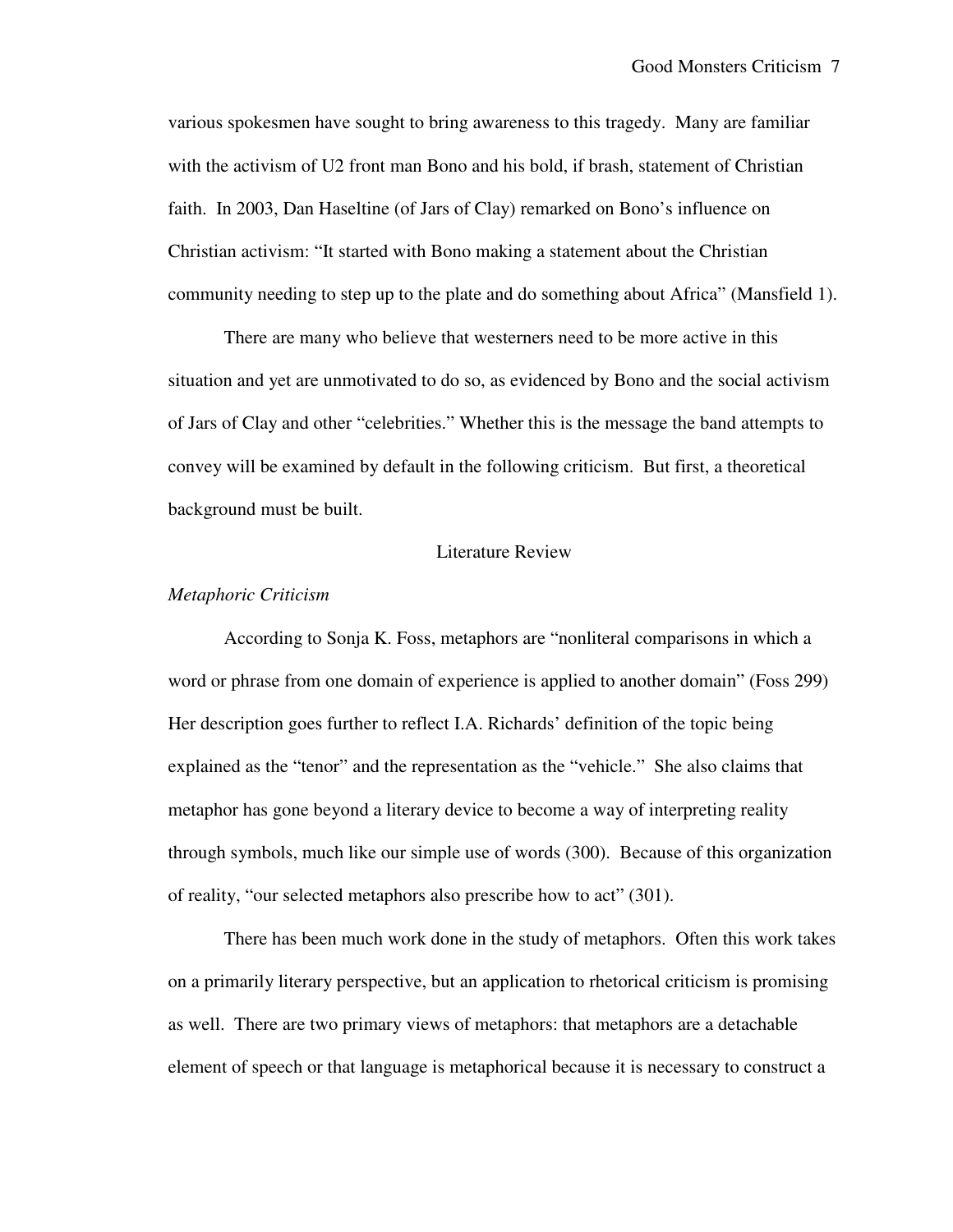reality (Bryan 255). It is from the latter perspective that Giambattista Vico came with his theory on metaphor, evidenced in *The New Science*. In his treatise, Vico claimed that poetic language as a whole is necessary to all peoples in the world for understanding and explaining everyday occurrences (259). Vico boldly claims that the development of much of language is rooted in metaphor and that some words themselves have come from previous metaphorical relations of parts to wholes (261). From this we can infer that metaphor is extremely important to the human race.

 Metaphors may be thought of to be one thing representing another, but some would assert that there is actually only one meaning assigned to the phrase (or object in question). It is not a division of the literal versus the figurative; rather, the figurative is the only definition derivable (Soskice 84-86). This is because a metaphor cannot be separated from the context in which it has appeared. If we were to accept the literal definition of a metaphor, then we would be accepting absurdity, a goal the speaker cannot have in mind except in extremely limited cases (85).

 Metaphor is often used to explain difficult concepts, especially those of a religious nature. Miller applies what he refers to as "interactional perspectivism" to a rhetorical analysis of the metaphors used to describe Jesus Christ. According to Miller, such a perspective draws on previous metaphor theories and includes six elements (Miller 223-224). First, a metaphorical connection exists between the tenor and the vehicle; second is that as these two elements relate, they attribute characteristics to each other (making them more than their sum but a separate power). These tensions and characteristics, according to the third element, are then interpreted by human analysts. The results of these interpretations become the fourth element, differing perspectives of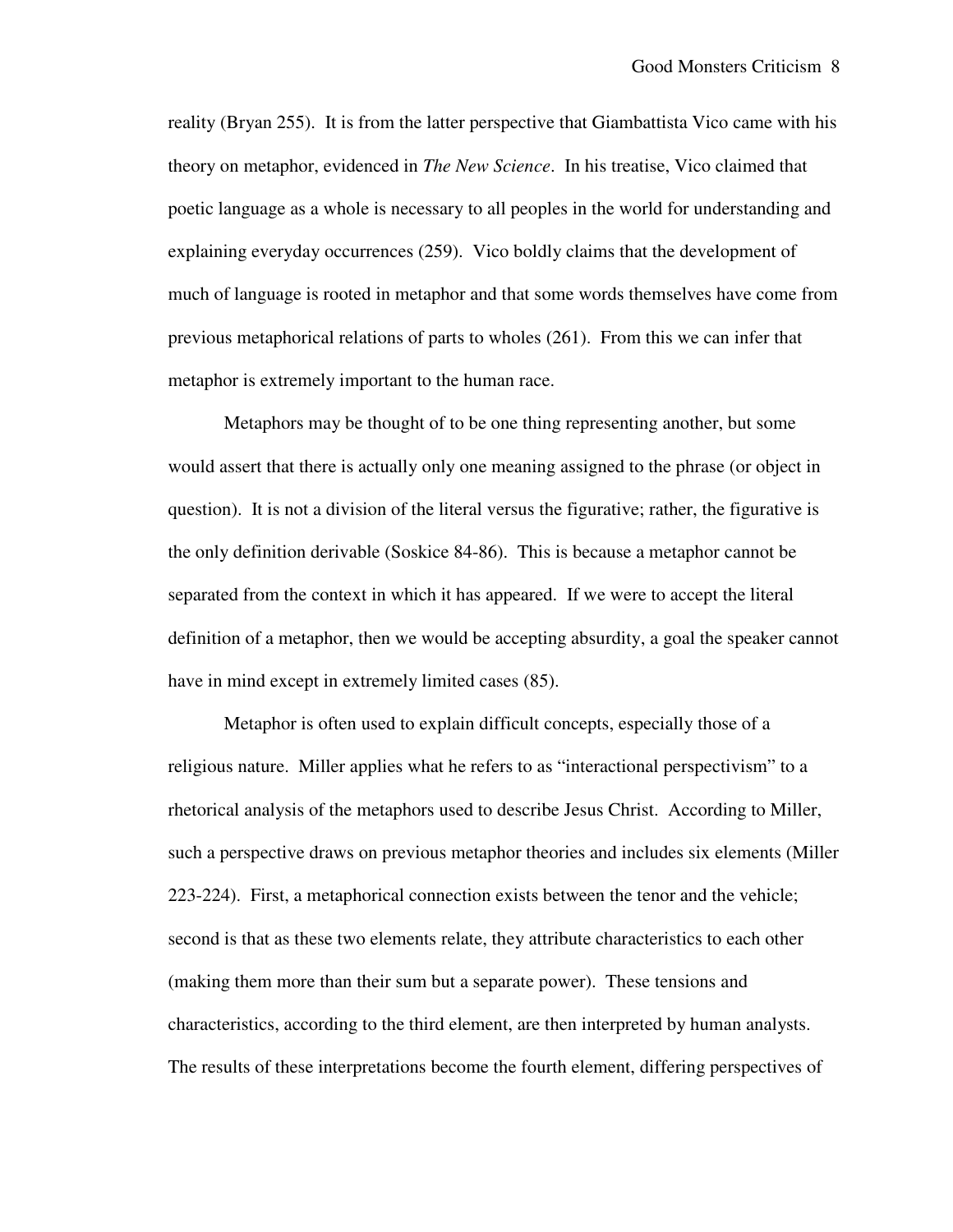the same entity. These perspectives, according to the fifth element are "destabilizing, transfiguring, and emancipatory" and are, as the sixth element states, debatable. Because of this, we end up with a new perspective on a real thing, whether we have understood anything more about the tenor and vehicle interaction or not (226-228). This, in turn, adds to our understanding. When applied to Jesus, this view of metaphor lends itself to the paradoxical, as a result of the differing perspectives.

 Words are not the only type of symbol that may be used metaphorically. Visual metaphor exists in much the same way as literary metaphor. Kennedy states that "[v]isual art can be metaphoric" (Kennedy 181). Visual images must be subjected to a particular brand of analysis, which may be incorporated into metaphoric criticism.

In *Rhetoric and Popular Culture*, Brummett has much to say about visual images. First, images, like metaphors, appear within specific contexts. The context in which an image occurs bears much weight on the interpretation of the image. It is when people place an image within a certain context that we are able to understand its meaning and possible metaphor (Brummett 161-162). The second thing to remember is that images are often purposeful; they are structured for specific rhetorical strategies (162).

 What is vital to an understanding of the use of images to employ rhetorical strategies is that within the context, they carry more power. Brummett offers the example of images of poverty in Third World countries circulated in the United States following the 2004 tsunami. These images were not extremely different from the pictures circulated previously, but they now carried greater rhetorical significance as Americans' attention was turned to that part of the world. This caused greater meaning to be attributed and therefore, greater action as a result (162-162).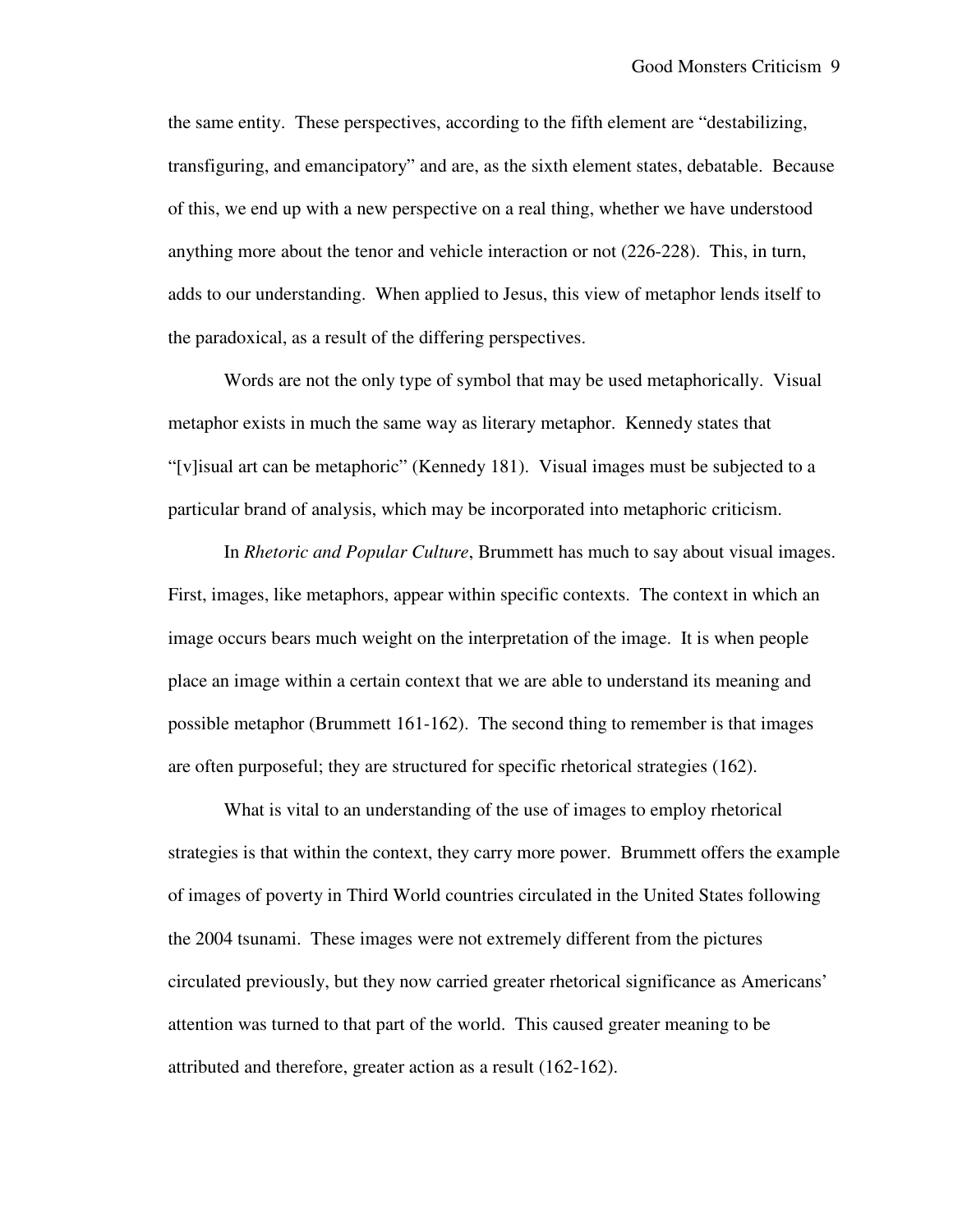Another medium that can be seen as metaphorical is that of music. Ferguson asserts that "music largely resembles metaphor" (Ferguson 181). Through the use of inflection, tension, and motion, music and metaphor both represent something else, something greater than themselves (184-185). Both music and metaphor speak to the listener within their own experiences and within the context of the rhetorical situation (181-182).

 Johnson and Larson further this explanation of music as metaphor by positively stating that, "[m]usic moves"(Johnson 63). It resonates with our experiences and causes something within us to move as well. He proposes that we can only understand musical movement by utilizing metaphors that relate to bodily movement.

### *Generic Criticism*

*Definitions and concepts of genre.* The concept of rhetorical genre is a result of the idea that there are categories of situations that may be responded to using similar methods and rhetorical strategies (Foss 193). Genres are made up of three different elements: situational requirements, characteristics of the rhetoric, and organizing principles. According to Foss, Edwin Black was the first to use the term *generic criticism*. Black stated that there are three tenets to the generic criticism framework: there are only so many situations for the rhetorician, there are only so many ways to respond, and the past similar situations provide information (194). One goal for generic criticism is to determine a genre within a body of works and define its characteristics (197).

Benoit combines Burke's concept of the pentadic ratios with common theories on genre to form the theory of the genesis of rhetorical action. According to Benoit,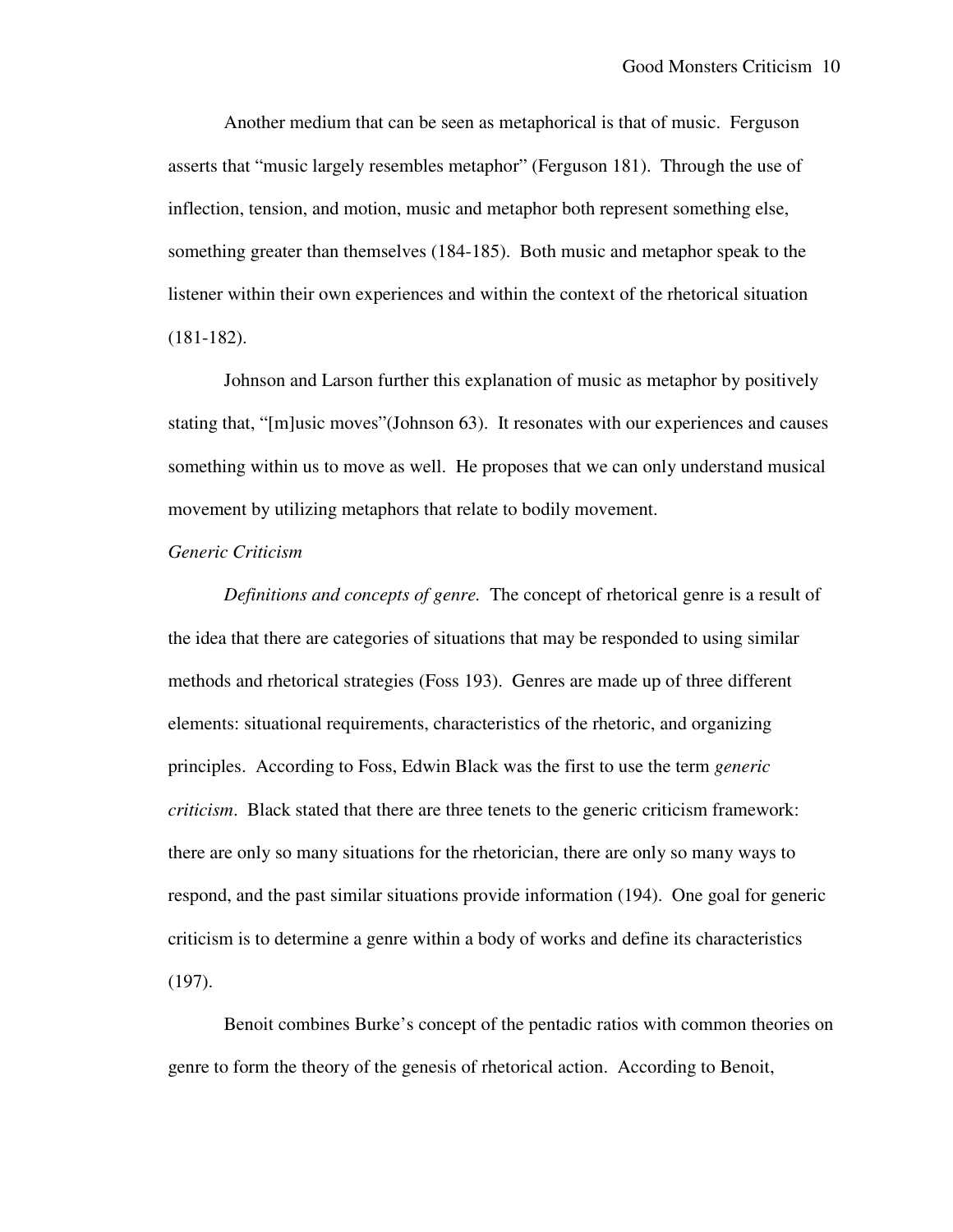traditional genre studies focus on one of four things: purpose, situation, rhetor, or means. However, in the theory set forth, he proclaims that one must actually look at all four factors at work: purpose-act, scene-act, agent-act, and agency act (Benoit 181-182).

There are many advantages to using generic criticism to study rhetoric. Through a brief review of literature, Gustainis outlines three such advantages. First, in generic criticism the critic will be forced to focus on more than one aspect of the rhetoric, not forgetting style, substance, or situation. Second, it increases a critic's knowledge through classification. Finally, generic criticism aids in the descriptive agency of rhetorical theory (Gustainis 255). It is, therefore, an acceptable form of analysis.

*Definitions and concepts of satire.* One particular genre that the absurdity of the *Good Monsters* may fit into is that of satire. The word "satire" has undergone many changes in definition since its initial usage. What was once a very specific and narrow definition has become much broader and more widely applied (Worcester 3). One view of satire states that a work can be classified as such by its "motive and spirit alone" (4).

The invention of satire requires two elements: a criticism of human behavior and a method for readers to understand and remember this criticism (13). This can be done through specific rhetorical devices which are utilized to criticize the subject and still keep a friendly rapport with the audience (14). Expression of such criticism is the form of satire known as invective. Invective can be mere criticism, and thus outside of the realm of satire. Sometimes, however, it can also include some measure of goodwill towards the audience and can be perceived as sincere. This is when invective falls into the realm of satire (20). This perceived sincerity of the author can lure the audience into comfortable laughter; indeed, "Satire begins where laughter enters" (34).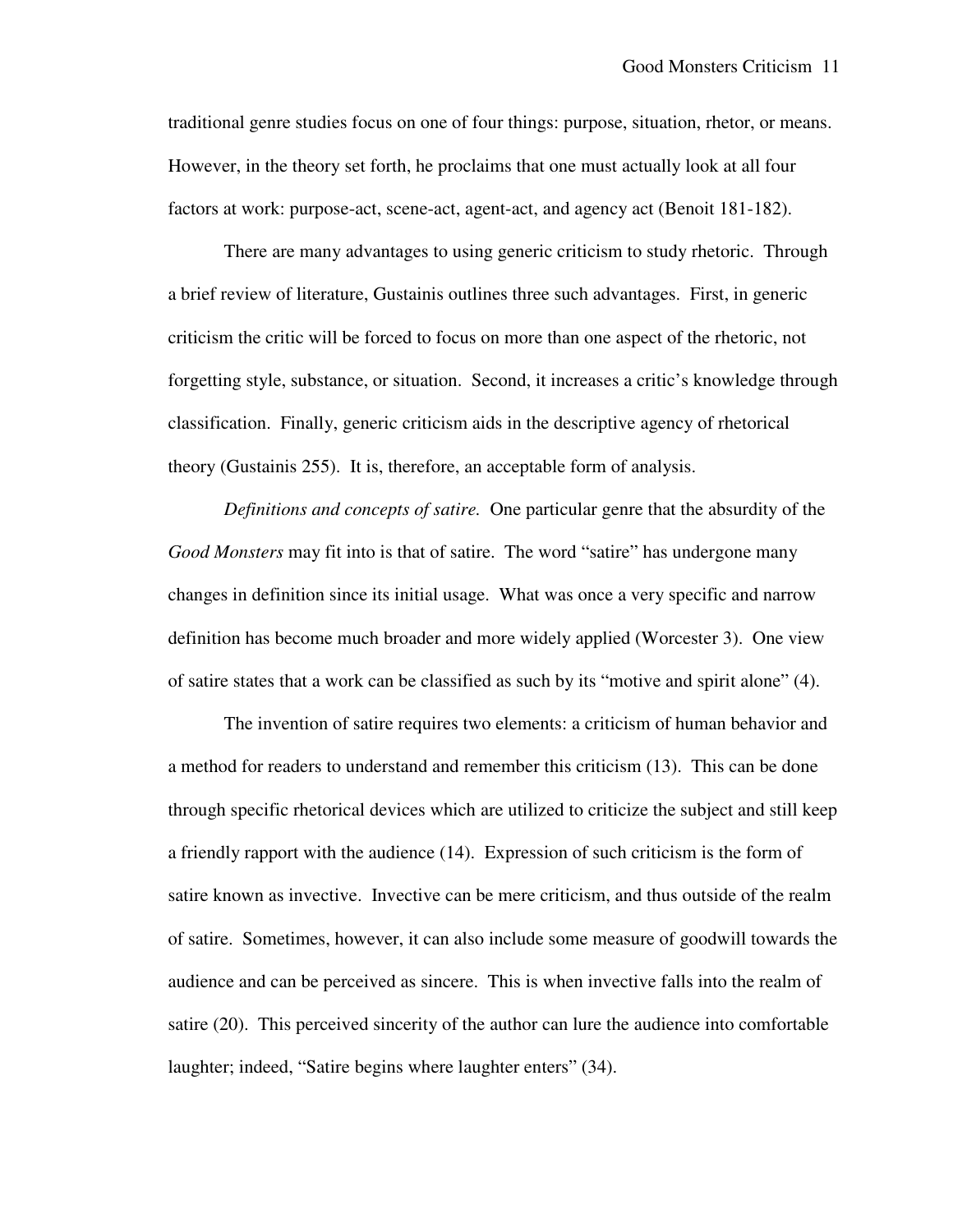Another form of satire is the use of irony. Irony, according to Worcester, has the power to add a third dimension to literature. It is like a lightning bolt to our understanding of a piece; it can create the beautiful necessity of rereading a text multiple times in order to get its full meaning (73-74). This not only makes a message more apparent and a piece more memorable, but it involves the audience in the satirical process. Irony is closely related to sarcasm and can often be perceived as such (78).

Highet quotes Horace in stating that the goal of satire is to "tell the truth, laughing" (qtd. in Highet 234). There are three major groups that satire falls into: monologues, parodies, and narratives (Highet 14-15). Narratives, the group that the *Good Monsters* music video most closely fits under, are described as satires that tell some form of story. But this is a limiting view of satirical texts. This artifact, like all forms of satire, cannot be placed perfectly in just one group of satires: it borders on the monologue and parody functions as well (14).

According to Highet, there are two special methods that are keys to utilization of satire. First, satire describes a peculiarly foolish or painful situation in such a way as to paint the picture extremely vividly. The purpose of such a method is to open the eyes of the audience to ridiculousness they may have previously missed. The second method is to use very clear and blunt language. Not only does this make a strong statement, but it drives the observer to feel a need to make a statement as well (18-20).

One of the most well-known examples of satire is the work of Jonathan Swift. Bullitt uses an analysis of Swift's work to explain the technique of satire. According to Bullitt, satire is "a mediator between two perceptions – the unillusioned perception of man as he actually is, and the ideal perception, or vision, of man as he ought to be"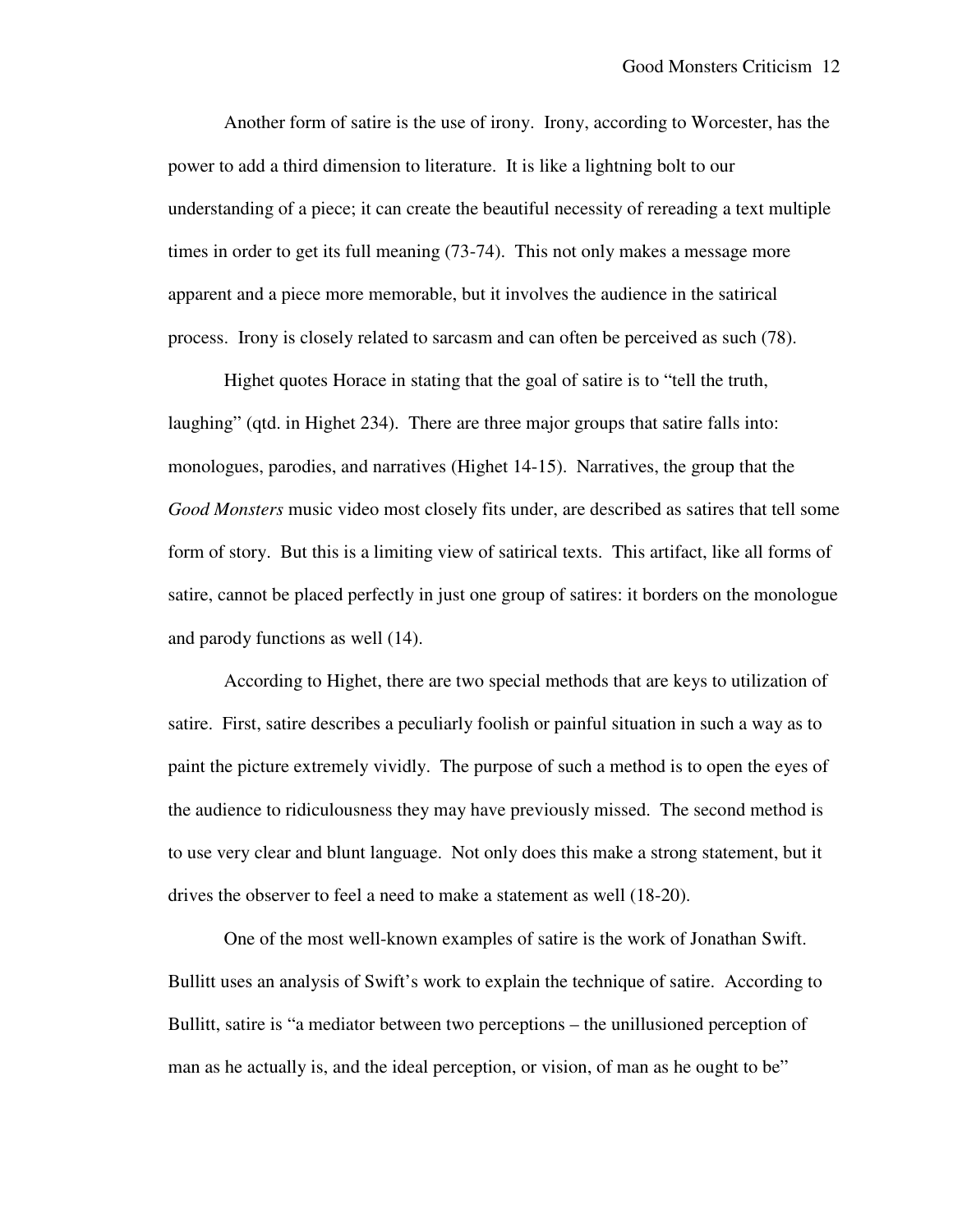(Bullitt 1). Bullitt refers to satire as exposure of this discrepancy through ridicule. The satirist, as is true of Jonathan Swift, may begin to see the world itself as a comic tragedy; what we might think of in terms of the old saying, "you have to laugh to keep from crying" (5-6). But it must also be noted that such works of satire were also intended to move the audience to action; there were moral goals in mind, not merely entertainment  $(5-6, 29-30)$ .

Satire does indeed have its limitations. Gring-Premble and Watson propose through an analysis of James Finn Garner's *Politically Correct Bedtime Stories* that the use of irony and satire for rhetorical ends is predictable at best. One cited reason is that these methods rely on the audience to interpret and understand the rhetorical message; however, presenting the way things are in a comical light can lead to introduction of alternatives (Gring-Premble 146).

*Definitions and concepts of social movement rhetoric.* Closely related to the work of satire, social movement rhetoric is utilized to bring about some form of social change. Flacks defines social movements as "collective efforts, of some duration and organization, using noninstitutionalized methods to bring about social change" (Flacks 5). These movements may include a political dimension as well. Another characteristic of a social movement is the life of an activist. Despite the influence of postmodernity, such outstanding examples of lifetimes spent in activism exist. The beliefs of a social movement are not just widespread, but ultimately personal as well (13).

 Another vital component to a social movement is going beyond inner conviction to action. It is not enough to know that an existing condition is wrong; there must be an effort to correct it. While voicing reasons for "radical academics" to join forces with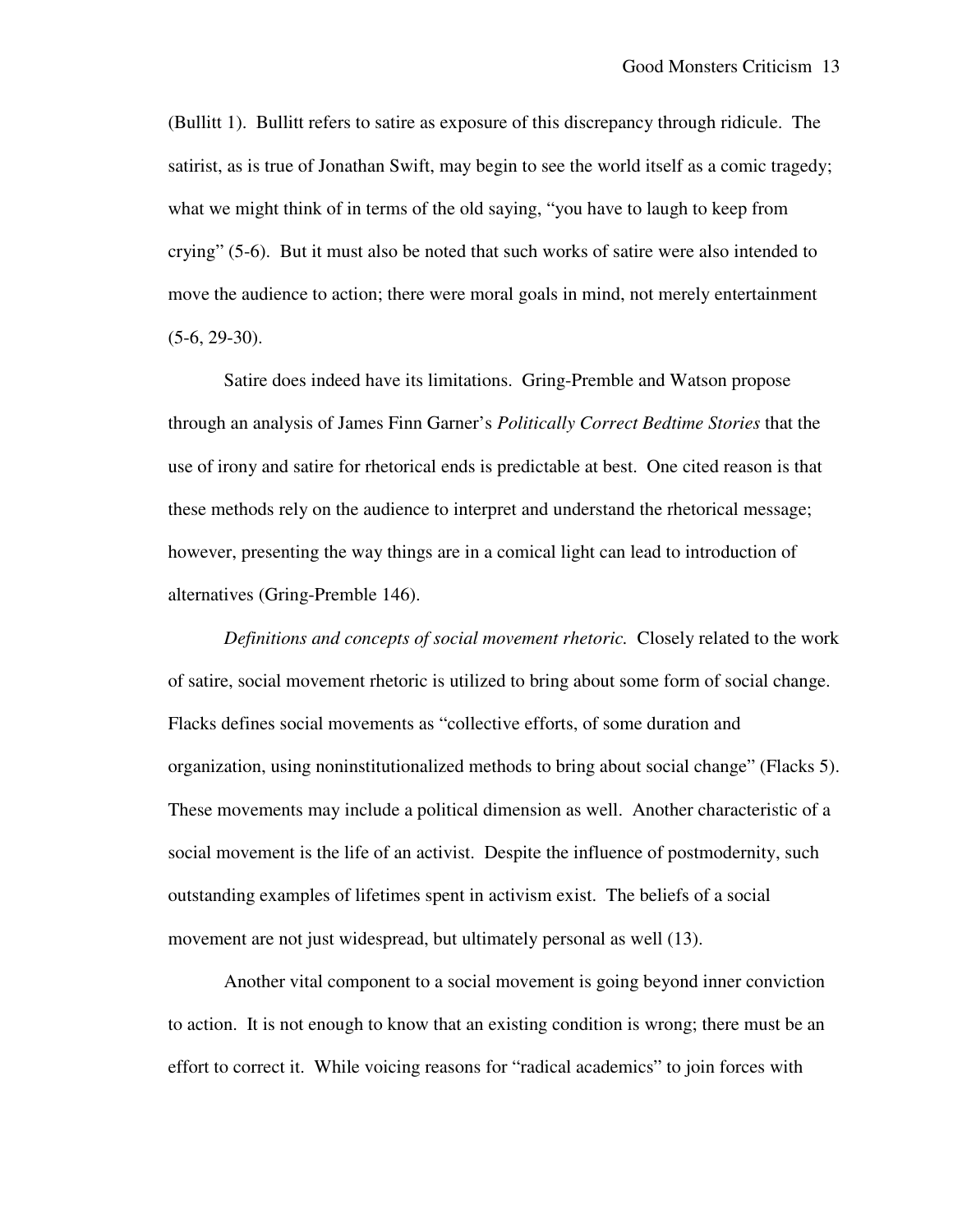activists, Peters grants the following perspective: "probably the single most important thing… is to blur the line between thinking and acting" (Peters 53). A true activist goes beyond putting forth ideas into actually effecting change.

Within the paradigm of rhetorical criticism, Gustainis quotes Malcolm Sillars' definition of a social movement: "A movement is some combination of events occurring over time which can be linked in such a way that the critic can make the case for treating them as a single unit" (Gustainis 257). Generic criticism is especially useful when analyzing a social movement. Gustainis goes further to assert that the same tests similarly applied to rhetorical genre can also be used to determine if a movement is present. He cites generic tests set forth by Carolyn Miller: there must be significant similarities between artifacts, there must be a recognizable common situation, and there must be a practical context for the genre – or movement (257).

This brief background in metaphoric criticism, visual and musical metaphor, generic criticism, satire, and social movement rhetoric aids an approach to metaphoric and generic analysis of the artifact.

### Methodology

 In search of the deeper meaning of the *Good Monsters* concept music video, this study uses two types of rhetorical criticism. The first of these is metaphoric criticism. In communication, metaphors are used to make many rhetorical messages come alive for the audience. Metaphoric criticism is used to discover and analyze possible meanings of the metaphors inherent in the lyrics, imagery, and even in the music of the *Good Monsters* concept video. These metaphors were identified through a coding and sorting exercise repeated through extensive views of the video.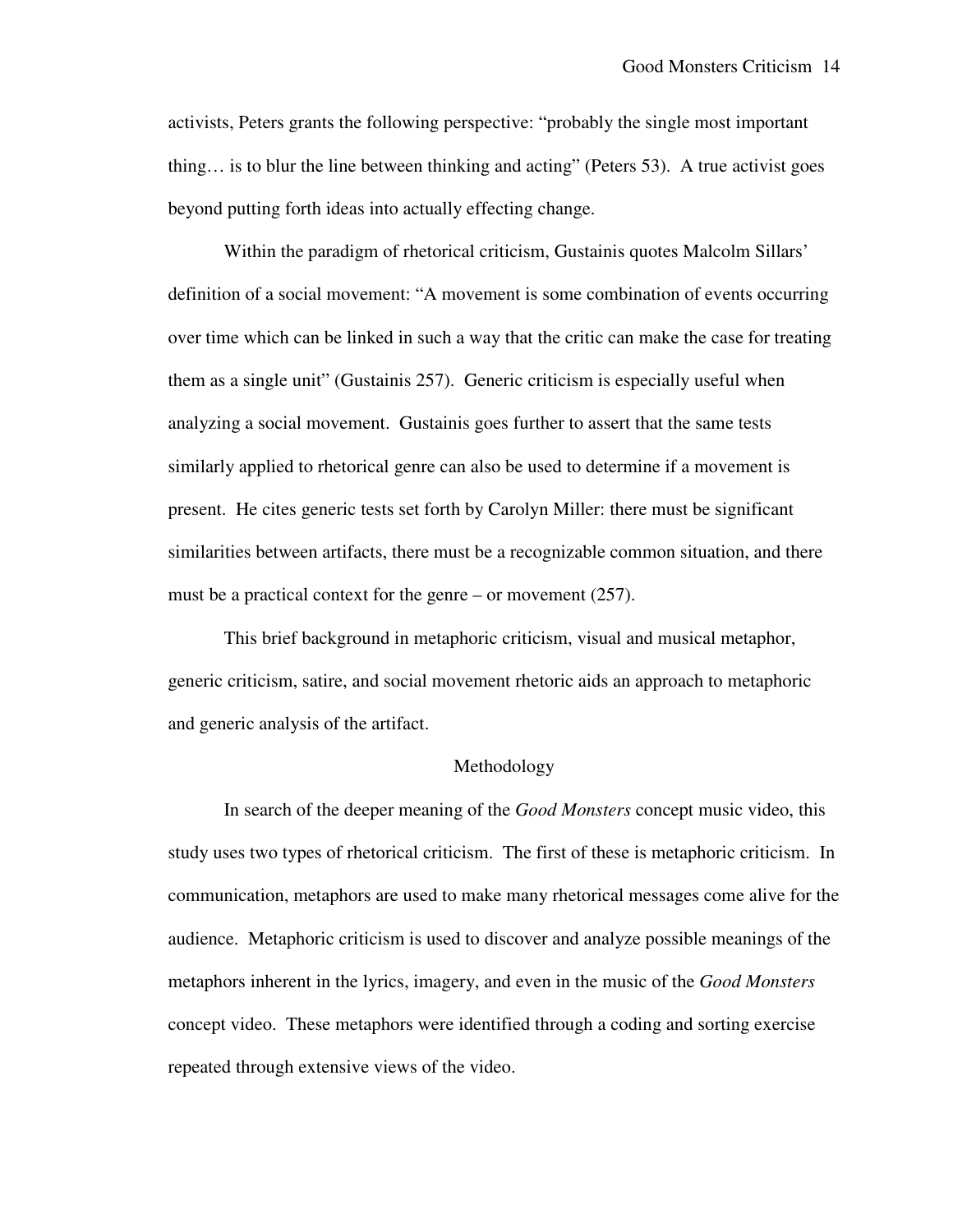Together with the metaphors, the meaning is determined through the venues the message is reaching. Because of this, the second type of criticism utilized is generic criticism. There are many uses for generic criticism, but not all may be employed in such a short paper. For this study, the purpose of generic criticism is to determine whether the artifact in question fits into the two specific genres outlined, satire and social movement rhetoric. The definitions of each genre are compared with distinguishable characteristics of the piece and this comparison reveals not only its participation, but more of the possible rhetoric goals of the band as well.

## Results – Metaphoric and Generic Criticism

## *Metaphoric Criticism*

 The metaphors in the concept video are numerous and this will not be an exhaustive study. The following major categories of metaphorical representation were found in the lyrics, music, and images: hypocrisy or ignorance of true self, an ignorance of and need for change, and internal good revealing itself to be evil despite triumph or comparison over "real" evil.

*Metaphors indicating hypocrisy.* Within the concept of a good monster is an allusion to pretending, or of perhaps not even understanding what one truly is. The lyrics question over and over, "do you know what you are?" The lyrics also refer to giants "rattl[ing] their chains" and making a lot of "empty noise," suggesting that the work the monsters are doing is meaningless and not quite what they themselves believe it to be.

 Visually, the video has a happy-go-lucky tone to it. During the first half in particular, the members of Jars of Clay spend much time on camera dressed as furry, colorful monsters and dancing around in what can be presumed to be gleeful ignorance.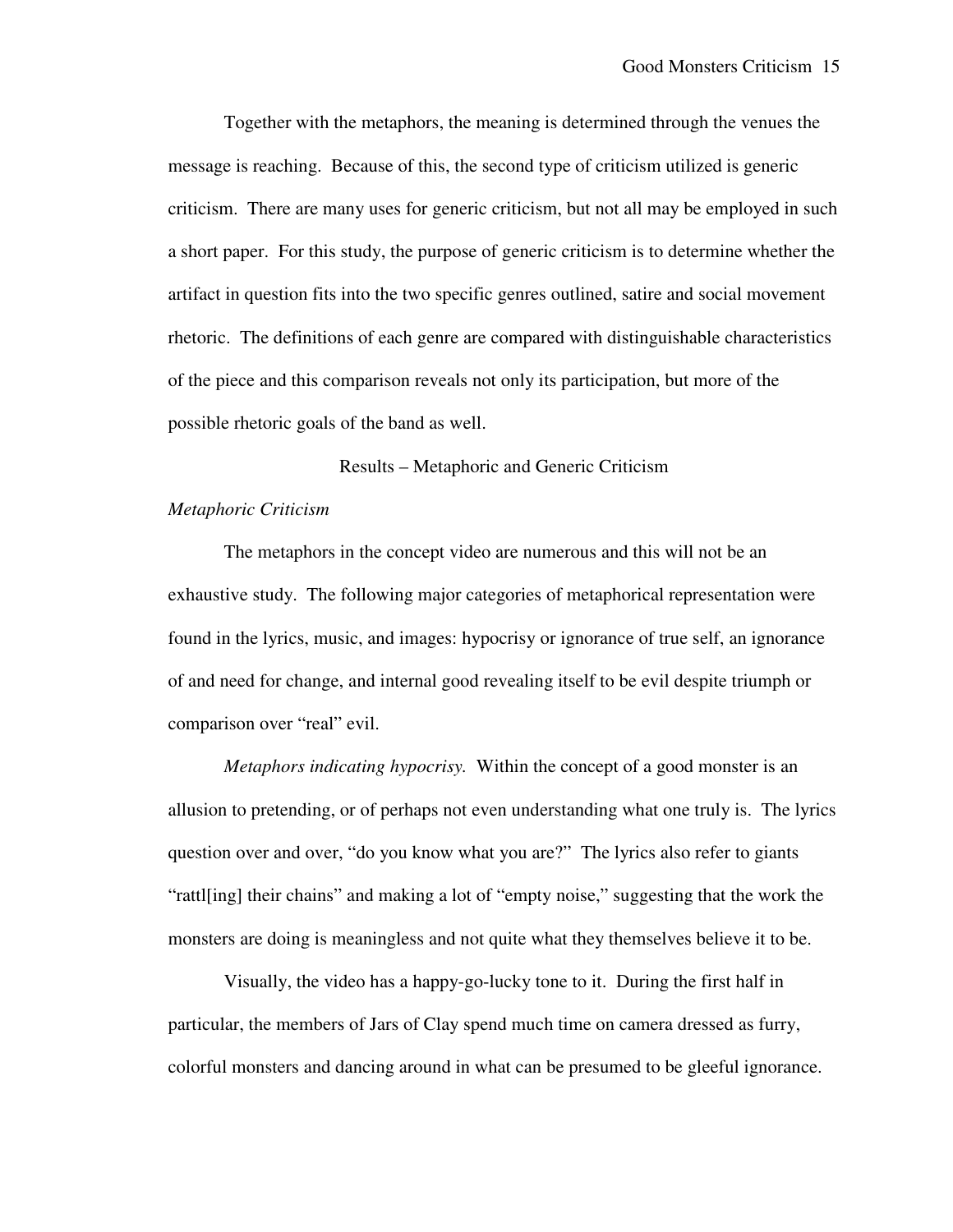They are happy with themselves and pleased with the fun they are having. This concept of hypocrisy is also alluded to in the lyric "we are so in love with ourselves."

 The imagery of opening one's eyes is referred to in the first line of the song, as well as visual rhetoric throughout. This metaphor is borne out through initial disguise as well as discovery of one's true self. During many of the band shots in the music video, the lead singer (Haseltine) is wearing eyes painted on his eyelids. They look much like real eyes despite the fact that his personal eyes are closed and therefore his true self is disguised. The first time that he repeats the lyric "do you know what you are?" the eyes remain closed. On the second refrain, he opens his eyes the second time he says it, surprising the viewer who may not have originally noted the artificiality of his features. Later in the song he sings "good won't show its ugly face," alluding to a beautiful disguise being used by those who think they are doing well.

 There is also a reference to all the good monsters waking from sleep. This is metaphorical of someone "waking up" to what they truly are. In addition to being referenced in the lyrics, the little boy who leads the good monsters wakes in a grassy world, unlike his bedroom that he started out in. The bedroom could represent the safety of hypocrisy, an illusion of fortress (the lyrics refer to a "safety's keep") while the outside world is unfamiliar and intimidating, but representative of how things truly are.

*Metaphors indicating necessary change.* As alluded to in much of the "hypocrisy" metaphor, the video also depicts individuals ignorant of the intense need for a change in their world. The statement is made in a climax of the music that "nothing ever changes by itself." This alone can be seen as a cry for action, but there are visual metaphors that represent this sentiment as well.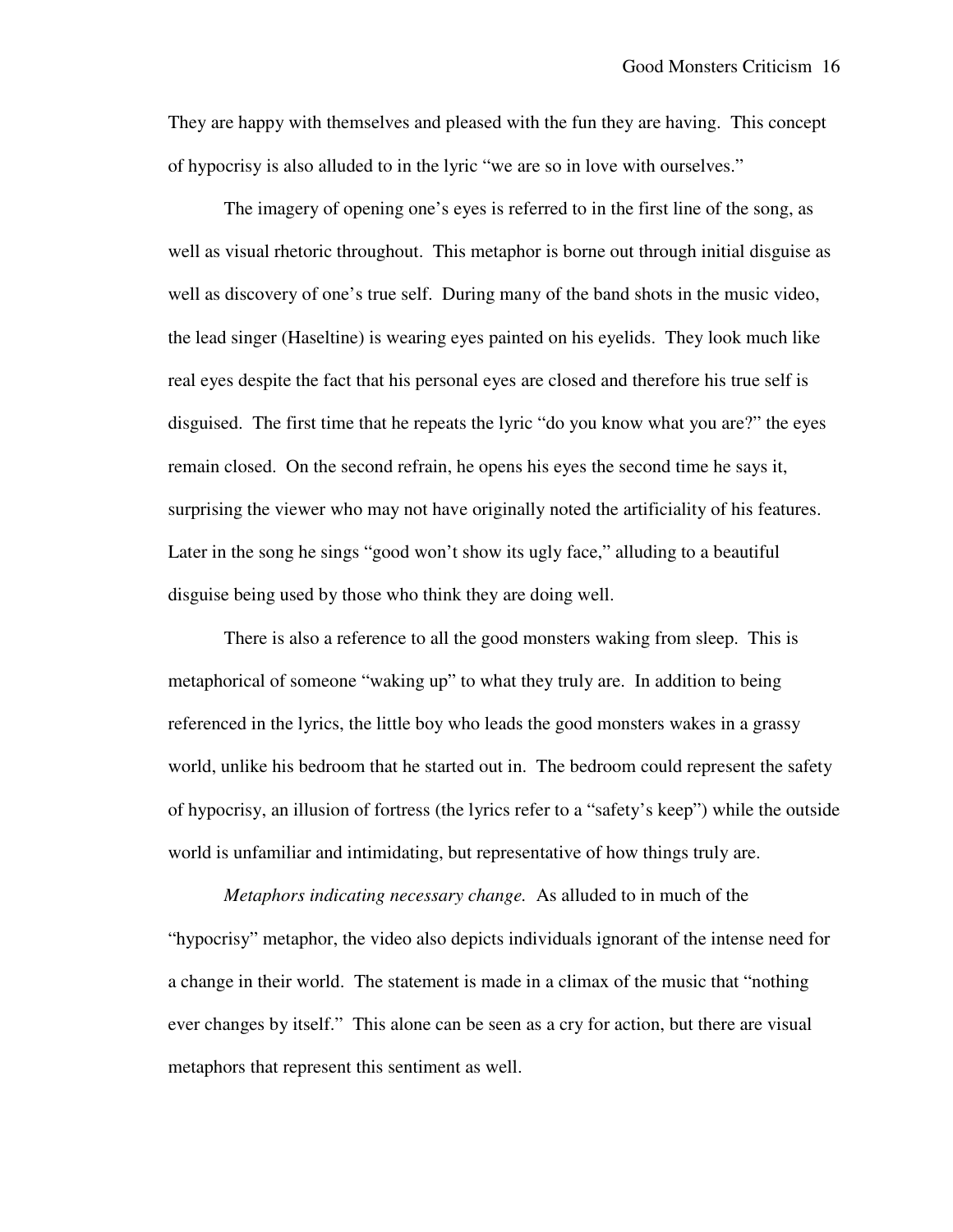After the child wakes up in the grassy world separated from his "safe" bedroom, the viewer also notes that the members of Jars of Clay have entered this world as well, wearing their furry monster costumes. There is a presence of another force, however. There are cardboard robots that appear to represent evil in this new world. The little boy then leads the furry monsters into a battle scene with the robotic monsters, climaxing with the song (at the same time as they collide, the band is singing "nothing ever changes by itself"). It is unclear exactly what the little boy represents, but in the end of the battle he is triumphant as all the monsters lie defeated. This takes him back to his safe world, where he begins to play with a "good" (furry) monster as opposed to the "bad" robot he was toying with before. Perhaps he has chosen a different way, but there is still something to be desired as he sits in the comfortable complacency of his bedroom.

 This is also where a large part of music as metaphor comes into play. The music is as happy-go-lucky as the video appears to be, but there is a deeper tone. The opening strains have a low bass line and set the stage for a sinister and paradoxical scene. While the tempo is upbeat and cheery, there is an element that may be missed. This is not unlike the great evil in the world that is in need of the change that the higher notes (or those individuals with the capability to do so) can offer.

*Metaphors indicating a good vs. evil struggle.* Perhaps the strongest metaphor in this video is that of good truly being evil. This is not necessarily because of inherent evil of the good monster, but rather because of a lack of motivation to be the best that it actually can. This is much like individuals that were mentioned at the beginning of the essay, which focus on keeping themselves clean rather than addressing the true evil in their world.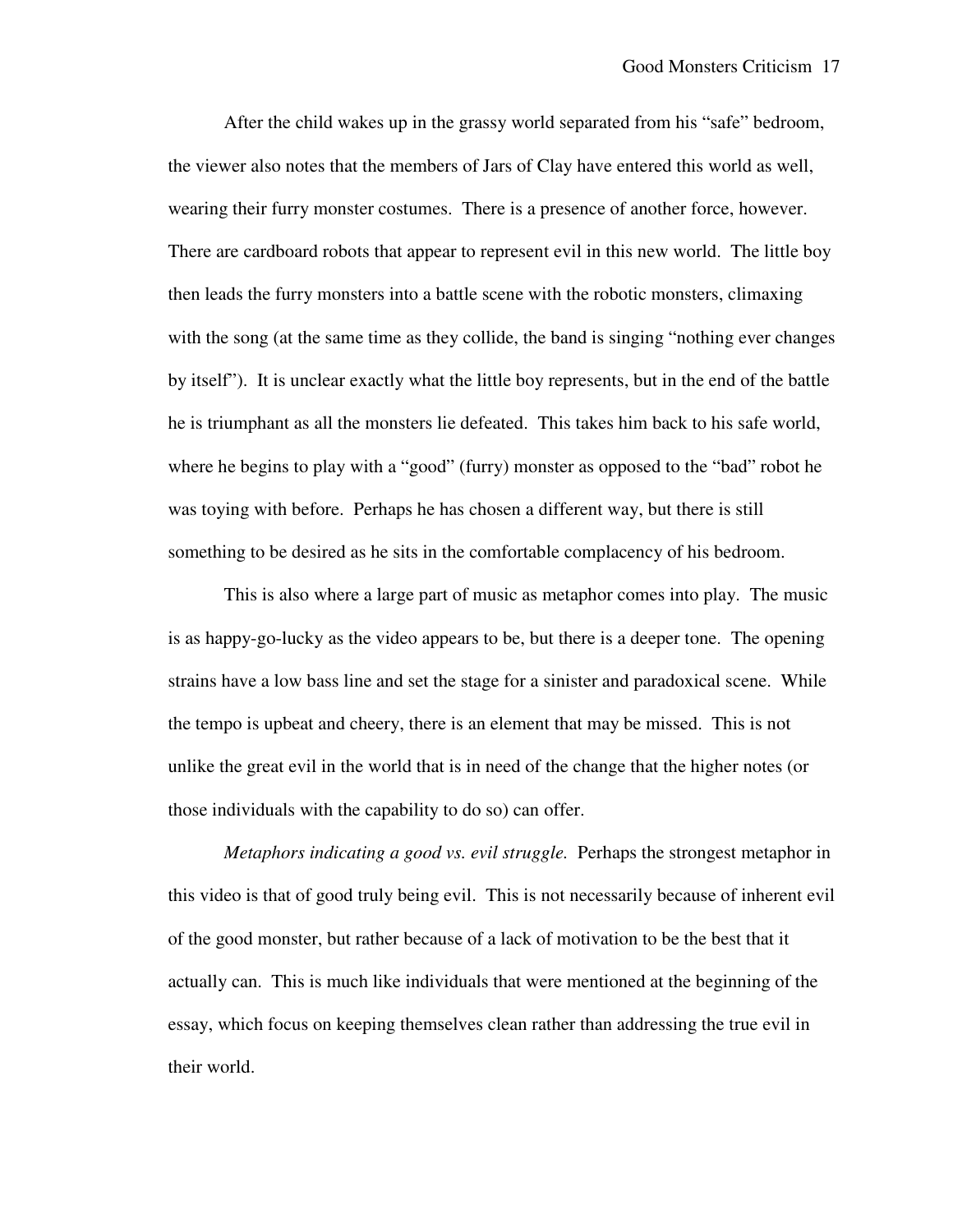This ties in closely with the notion of hypocrisy. The "empty noise" being created by the good monsters is nothing but their being pleased with themselves for how good they believe they are being, while ignoring what's outside them. The good face is referred to as "ugly" and the following line sarcastically asks, "evil won't you take your place," suggesting that by doing nothing, the good monsters are assisting evil. This is represented in visual metaphor as well.

 First, the elements of disguise that we mentioned previously represent this scene. With something to hide behind the fake eyes, the viewer feels as though this good represented is really bad. Even more striking, however, is a long shot of the band in the studio portion. While "good" is typically represented by lighter colors, the band is placed in black suits against a stark white contrasted background. This suggests that a darkness exists within these individuals who are, in other shots, the good monsters. It must also be noted that verbally, all of the individuals referred to are deemed "monsters." This carries a negative connotation, and the viewer is led to believe that no monster is better than any other.

 A fascinating aspect of the visual metaphor is the use of violence. As the little boy leads the monsters into battle, the viewer notices that both sides (good and bad) are taunting each other and both collide equally. While this could represent good actually doing something about the evil in the world, it seems to speak even more intently to the futility of the attempts made so far. Good has resorted to the same method as evil, and all have lost. Once the battle is over and everything is done, all the monsters are dead and the boy goes back to his bedroom (safety). Nothing has truly changed, despite the good monsters' best efforts.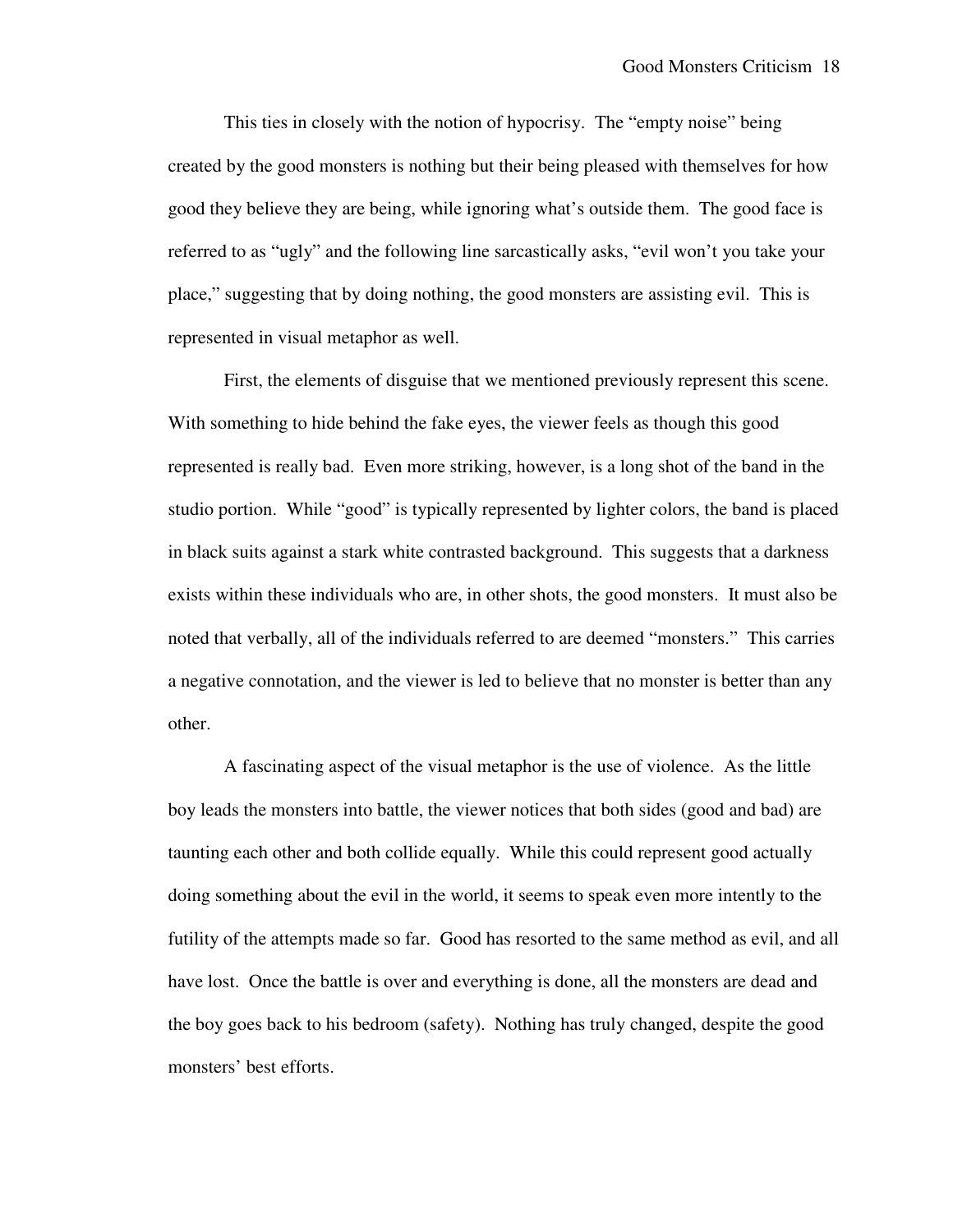So, what does this look like in the greater social context of the video and its possible messages?

### *The Message in the Metaphors*

 Through this interpretation we see that the good monsters could very easily represent western Christians, so entirely caught up in themselves and avoiding evil that they miss the opportunity to be Jesus to the world. The hypocrisy of many Christians is represented in the disguise that the good monster wears and in the "empty noise" that he utters, making a lot of huff about himself with little results. Also, the people in the west often live in the blissful ignorance of how wonderful their world is and miss the trials of the world "out there."

 Jars of Clay, through their Blood:Water Mission and general stance of activism, is crying for a need to change. There is a battle necessary to get back the lives of individuals in distress, and many in the west are completely ignorant of this need. In view of the metaphor, there is a grassy world outside America's bedroom that is crying to be fought for.

 Through inaction, selfishness, and refusal to acknowledge hypocrisy and the need, all the monsters who call themselves good are truly evil, as represented in this piece. Christians who do not care enough to do something about the need are painted as actually assisting the side of evil. In the end, no one triumphs because they do not see themselves for what they truly are and they do not see the need for change. All of these elements work together to show that at our root, we really are all of the same sinful nature and our "doing it not," as referred to in James 4.17, is working just as much evil as what is being done (King James Version).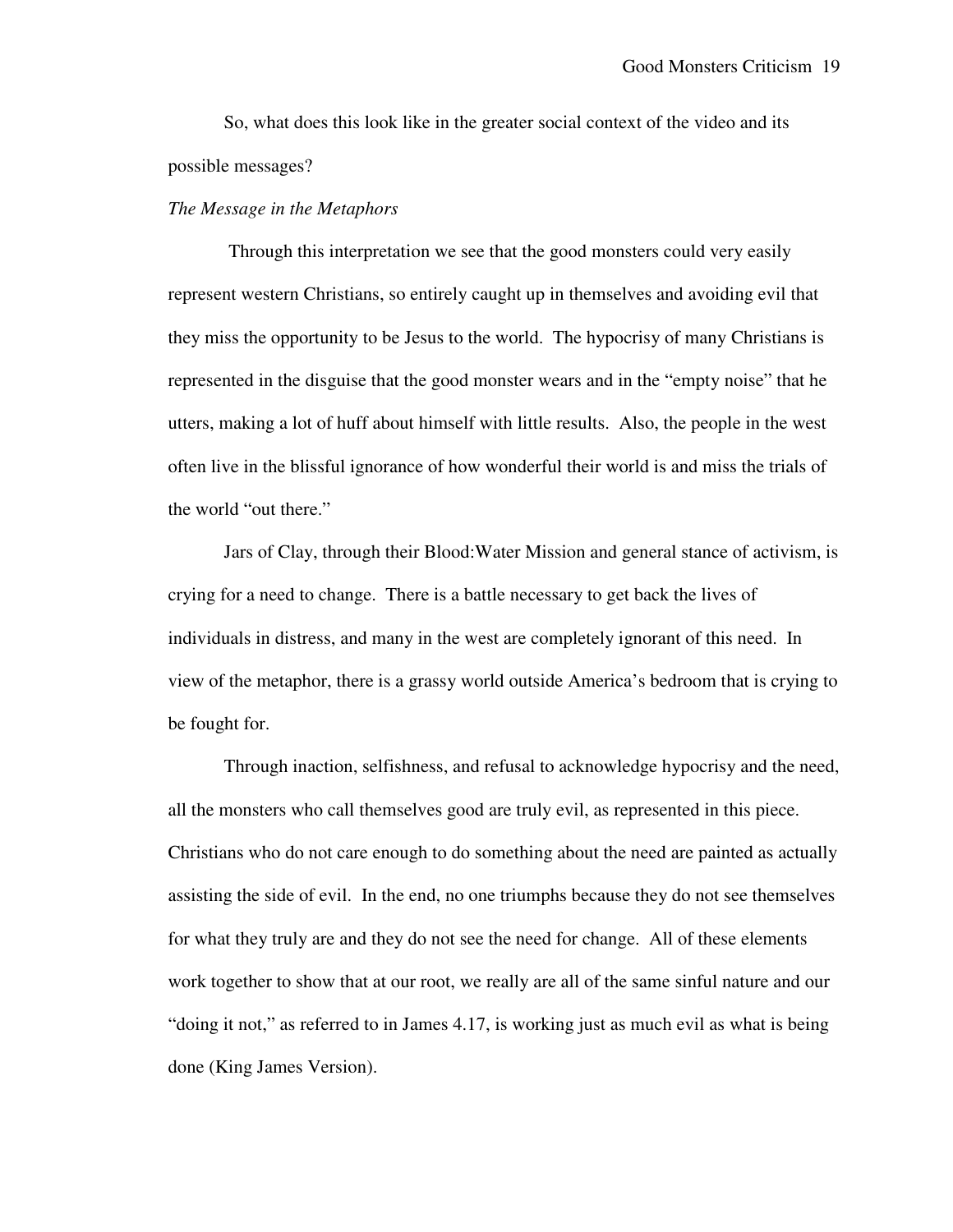It is interesting to note that the members of Jars of Clay use themselves to represent the good monsters in this piece. They are the ones wearing black and they are the ones in the furry costumes. Although it is unknown, they may be the ones in the robot costumes as well. It is possible that this represents a finger pointing back at the artist (or rhetorician). While Jars of Clay desires to motivate the listener/viewer to action and to show them what they truly are, they are reminding the viewer and themselves that they come from the same mold. It is not unlike Paul's reference to himself as the chief of sinners (King James Version, 1 Timothy 1.15). No matter how much good we try to do, we will all still be monsters.

 So if that's the message, how is it made memorable and why is it so important? Further criticism reveals that the *Good Monsters* video has greater generic participation than recognized at first glance.

### *Generic Criticism*

*Good Monsters, a satire?* The *Good Monsters* music video exhibits four major characteristics of satire that have been discussed. First, the rhetorical intention of Jars of Clay exhibits the motive of effecting change through poking fun at the existing state of society. Second, the colorful visual images and curious nature of the music video make for a memorable satirical message. Third, Jars of Clay maintains an amiable connection to the audience. Finally, the song and video utilize irony to make the point desired.

 It has already been pointed out that Jars of Clay collectively share a desire to effect change to their social world. This desire is exhibited through the Blood:Water Mission and statements made by the band. Referencing the organization's website again, Jars of Clay conveys the idea that their message is to the church and those who can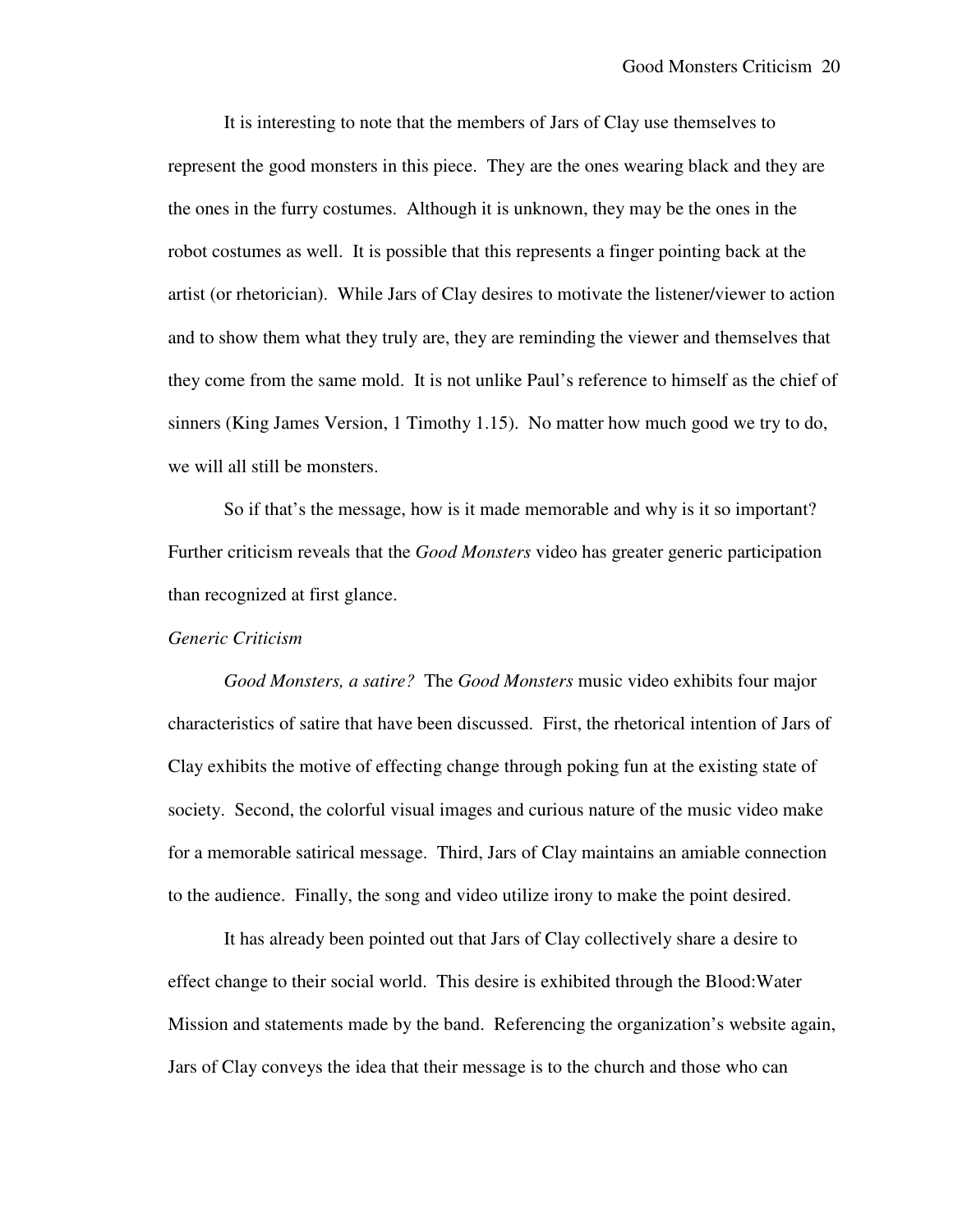actually do something about the poverty and disease in Africa. According to the "Why We're Here" page, "We need you and they need you" (Blood:Water Mission).

 More evidence of their desire to satirize Christian society is the context of the song on the album it came from. Remember from above that the song in question comes before "Oh My God," suggesting that the former prepares the listener for the latter. A brief look at the lyrics reveals a blatant message of the world's ills:

> If the world was how it should be, maybe I could get some sleep. While I lay, I'd dream we're better, scales were gone and faces lighter... Babies underneath their beds, in hospitals that cannot treat them. All the wounds that money causes, all the comforts of cathedrals, All the cries of thirsty children, this is our inheritance, All the rage of watching mothers, this is our greatest offense Oh my God, Oh my God, Oh my God. (Jars of Clay)

Satire often is used to make the audience laugh just before sticking them with the truth. It is not improbable that such strong language is the heart's cry of the rhetorician in question. It is in songs like this that the passion of the members of Jars of Clay is revealed, simultaneously revealing possible satirical intent.

 Beyond the intentions of the rhetoricians in question, *Good Monsters* is evidenced to be satirical in its outstanding attributes as well. There's something undeniably memorable about seeing familiar faces (those of Jars of Clay) disguised in colorful costumes and prancing around a fantasy land. Also, shock value is utilized in such instances as painted-on, realistic looking eyes that "open" to reveal the true eyes of Dan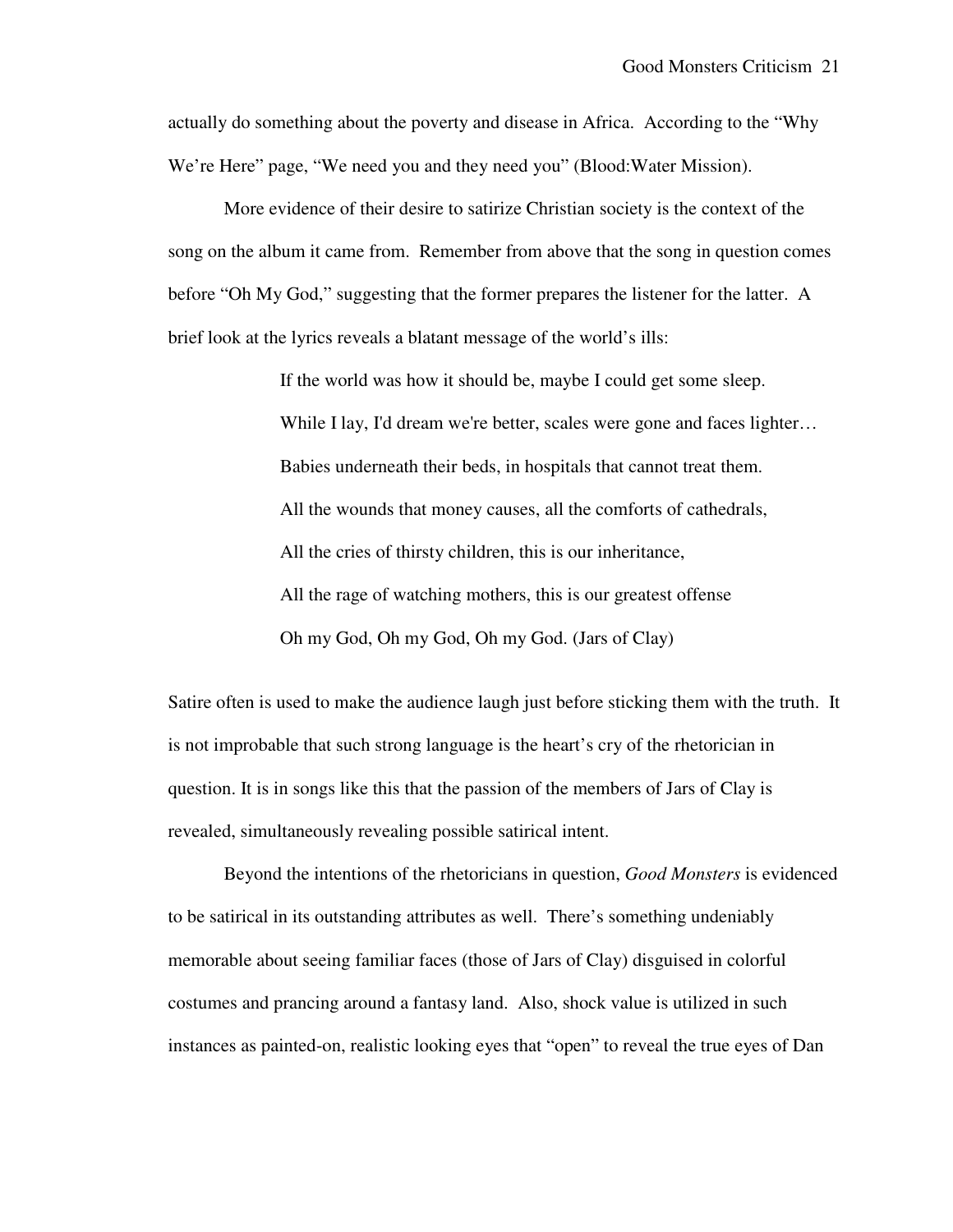Haseltine. Shock value is inherently memorable to an audience and thus serves Jars of Clay's satirical purpose of causing the audience to remember their invective.

 Thirdly, Jars of Clay exhibits the amiable quality necessary to determine a satire. This is accomplished through various means. First, the music of the song carries a fun, lighthearted melody. This establishes a comfortable, fairy-tale atmosphere for the audience and sets them up to be entertained. The music lends itself to dancing and this is visually expressed through the actual dancing of the good monsters (members of Jars of Clay).

 Another method that Jars of Clay use to maintain amiability is the participation of the child in the music video. The main character is a young boy around the age of nine, making the setup much less threatening than a brusque-looking adult would be (even if realistic). Additionally, the monsters themselves are less threatening than one might expect. This makes the audience more likely to see representations of themselves in the music video and gives them a friendly impulse towards the message.

 Finally, the use of a specific type of satire leads the critic to place *Good Monsters* into the genre. Irony is evidenced in the title of the work itself: *Good Monsters*. Monsters are generally thought of as evil creatures, or at the very least intimidating. Instead, Jars of Clay call the monsters "good," causing a bit of confusion for the observer. The very curious nature of this statement warrants a second or third listen, which is one of the beauties of true irony. The use of irony is also exhibited in specific lyrics less prominent in the song. "If good won't show its ugly face," begins the bridge, which causes the listener to stop and question, "why are they calling good ugly?" This is just the kind of curiosity irony is meant to incite.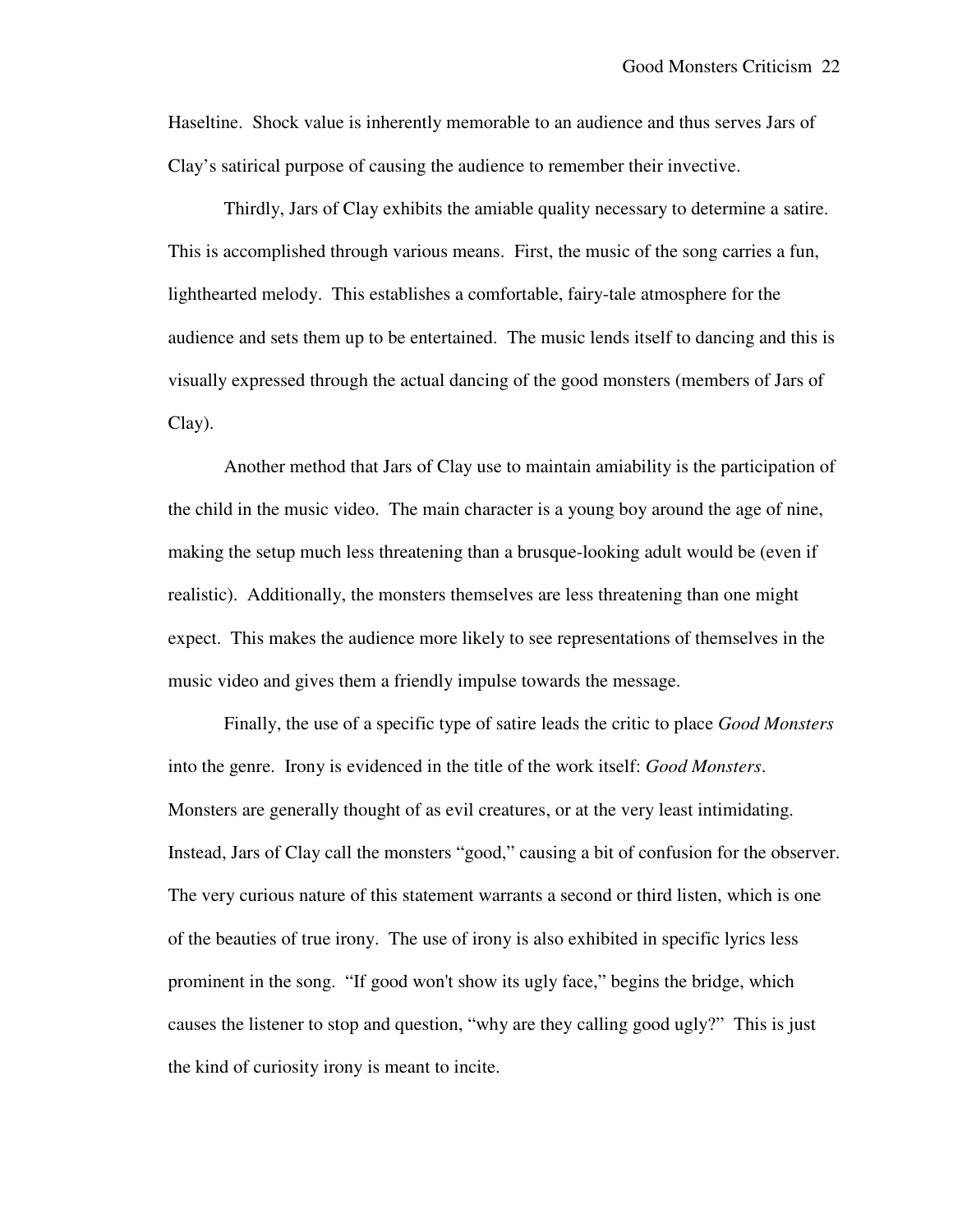Through the evidence of intentions, memorable images, amiable qualities, and irony, *Good Monsters* seems to fit the genre of satire given recent analyses more broad definition. But what about social movement rhetoric?

*Good Monsters, part of a social movement?* Remember from the literature review that a social movement uses "collective efforts [and]…noninstitutionalized methods to bring about social change" (Flacks 5). It is an admittedly loose interpretation of "social movement" that allows for the lack of organization in the campaign for Jars of Clay's chosen cause. However, there are two major qualities that place Jars of Clay within the social movement rhetoric genre. The first is a reference to and following of previous leaders in such a social movement and the second is the activism of Jars of Clay themselves.

Social leaders such as Bono and Oprah Winfrey have a lot to say about poverty and disease, specifically in Africa. Recall from the social context the activism of U2 front man Bono. Dan Haseltine directly credited Bono with beginning the latest movement towards helping these nations (Mansfield 1). The credit given to Bono suggests that Jars of Clay are following in U2's footsteps, using their platform as part of a greater movement. This also implies that some of the same rhetorical methods may be employed for a similar message.

The greatest evidence that *Good Monsters* is a piece of social movement is the activist quality of its creators. Once again, the Blood:Water Mission exhibits that Jars of Clay are not just setting out to raise awareness but to actually do something about the problem. Somewhat like "walking the talk," the mission to provide safe drinking water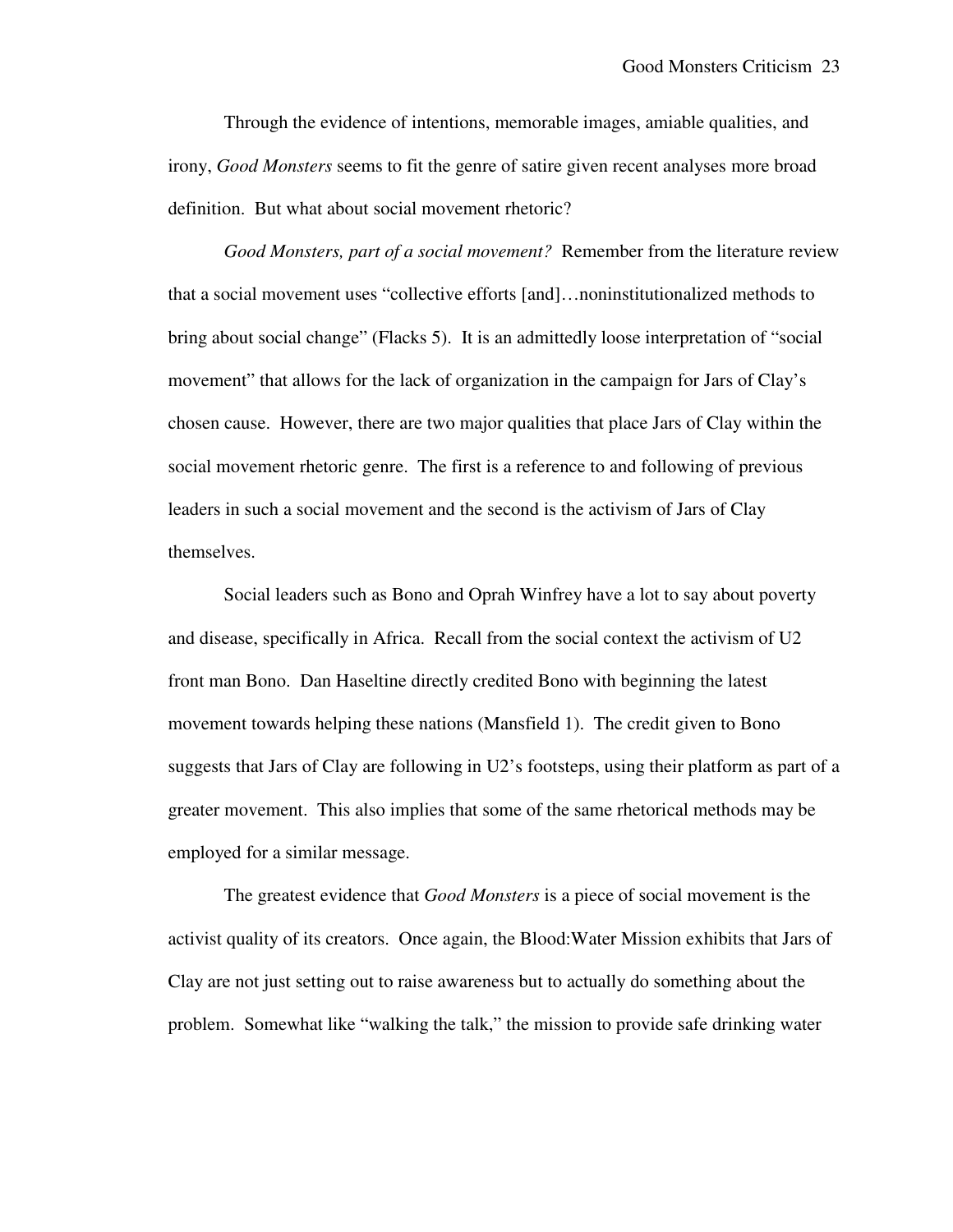to Africa is confirmation of being part of a greater social movement. The passion of these men is exhibited in their personal testimony:

> When Dan Haseltine, Jars of Clay's lead singer, visited Africa in 2002, he had to struggle to accept what he saw. Poverty and physical and social suffering in Africa shook him, challenged him, and changed him… This, then, is the Blood:Water Mission, committed to clean blood and clean water to fight the HIV/AIDS pandemic, to build clean wells in Africa, to support medical facilities caring for the sick, to make a lasting impact in the fight against poverty, injustice and oppression in Africa through the linking of needs, talents and continents, of people and resources. (Blood:Water Mission, "Why We're Here")

Jars of Clay desire to see actual change in their world and are unafraid to be the agents of this change. This activist quality, combined with the camaraderie with others with similar goals, is why their work may be placed within the genre of social movement rhetoric.

 This analysis of the *Good Monsters* music video barely scratches the surface of possibilities for deepening the understanding of either the video itself or the message it conveys. There are many areas of research that have been spurred on by this beginning study.

## Recommendations for Future Research

 Artifacts with a strong rhetorical message expressed in such a curious way will always leave room for future analysis and criticism. There are many aspects of research that are inspired by this very beginning study of the *Good Monsters* music video, both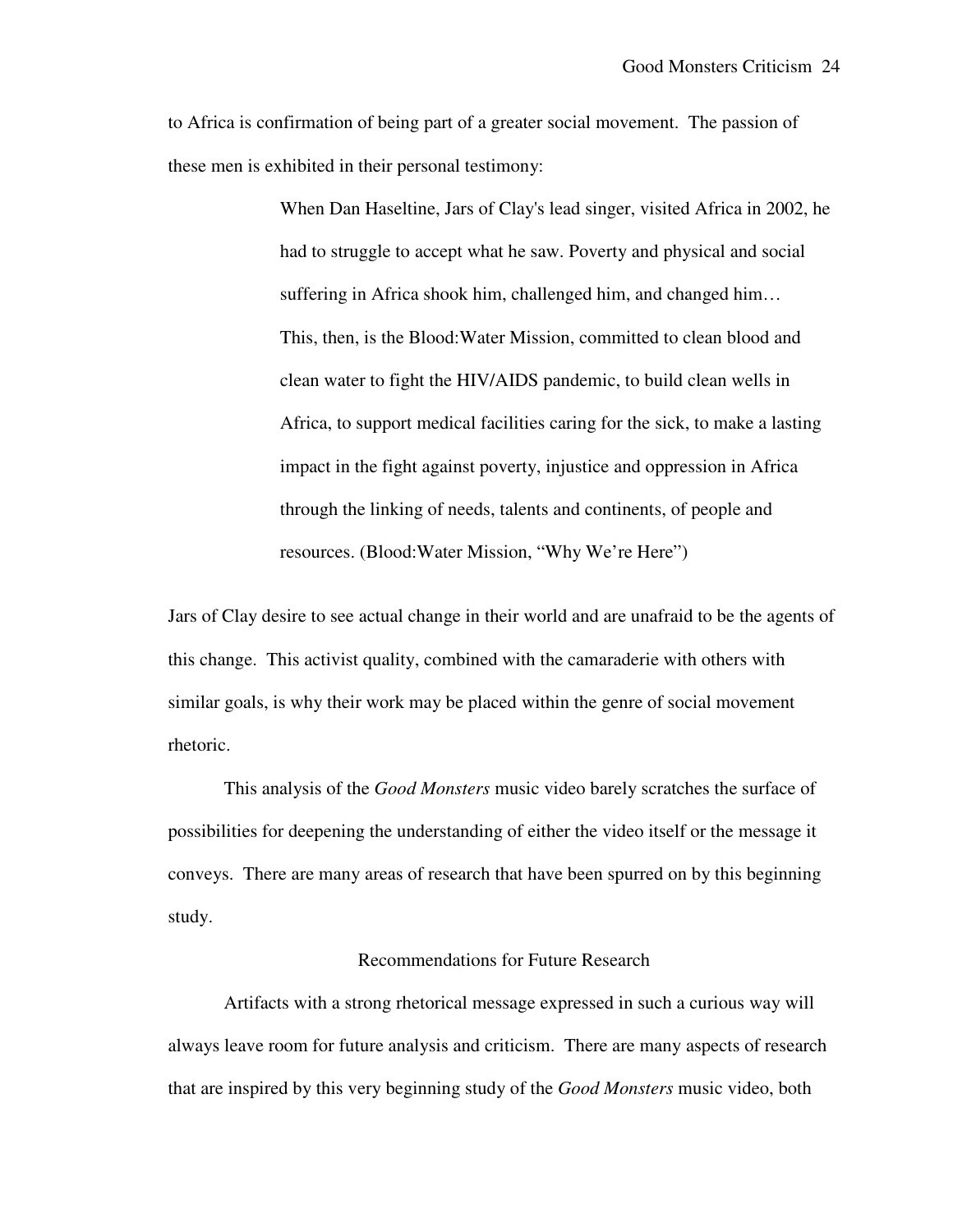within and without the artifact itself. These are just some of the possibilities for futured research opened up by this study.

 The video alone calls for further analysis. The metaphors could be further played out and evaluated. For instance, the presence of the young boy in the music video is a curious factor all in its own and one which this study has not fully approached. It would be interesting to focus more specifically on his role or part in the action taking place and to pan out some more possible metaphors.

 Jars of Clay could be further analyzed for a better understanding of their goals and work. Such artists are curious to even a casual listener and their work has impacted many individuals. A great undertaking would be to compare different pieces of their work expressed through different media and further bond them together for a possible overarching meaning.

Further generic criticism of this video could be utilized to determine its placement in the world of concept videos or Christian music. Questions could be asked such as: Is this a typical concept video? Does it follow the same patterns as a typical Christian message? What venues (secular or Christian) could such a video be appropriate for?

A possible rhetorical genre may be deduced through extensive study of this and other artifacts like it. One way this could be done is through an analysis of rhetorical messages used specifically for organizations instituted and run by "celebrities." Further, this could also be specifically applied to the Africa crisis and the social rhetoric associated with it.

Finally, a comparison could be done of the rhetorical messages of Christian versus nonreligious musical rhetoricians. For example, a comparison of Jars of Clay, a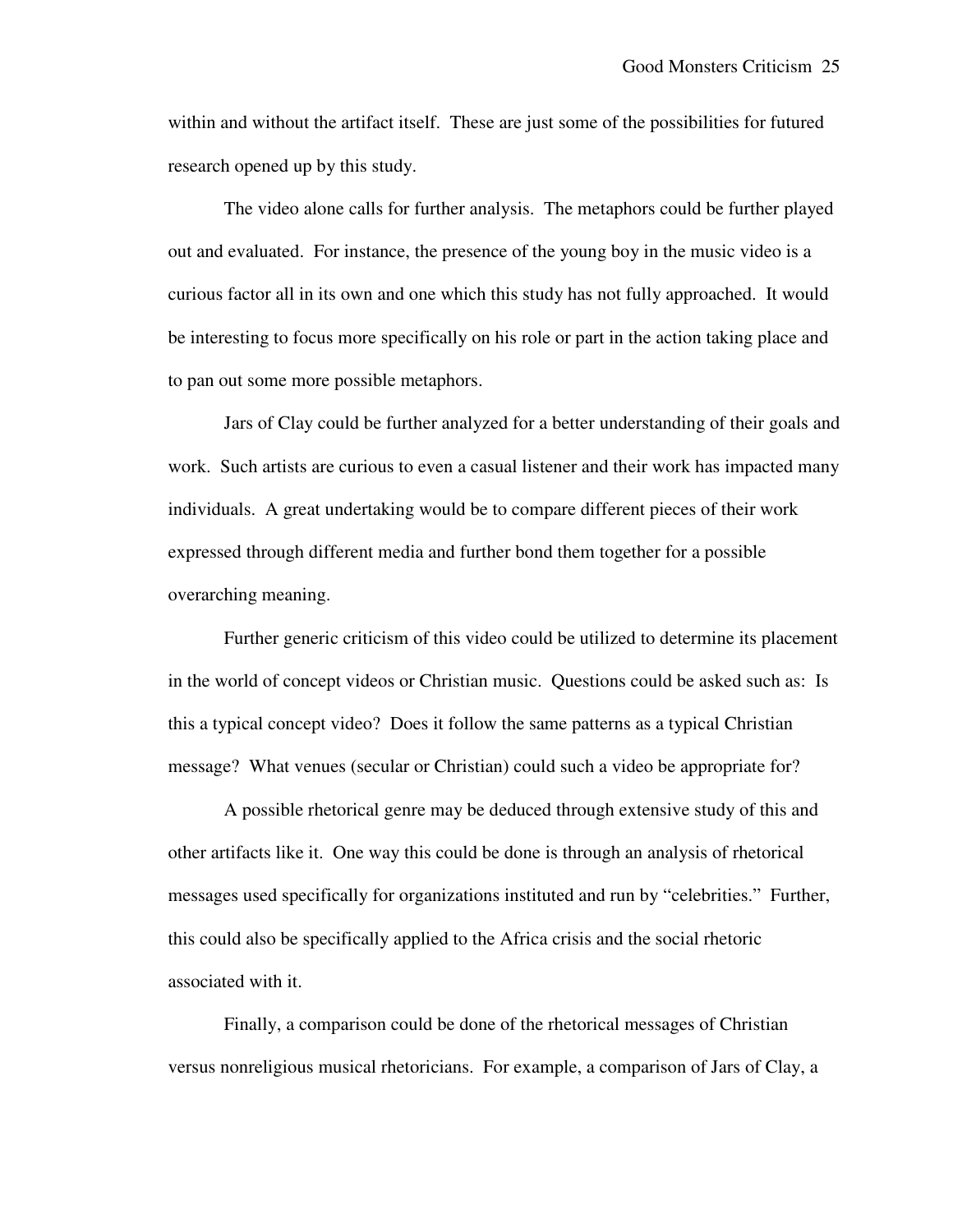Christian band, and U2, a mainstream or more popular band, looking for differences and similarities could reveal fascinating differences in methodology.

## Conclusion

 Christians often do not fathom the extent of their inaction nor note their "sins of omission." Jars of Clay, as representatives of the Christian music world and Christian activists in raising awareness for Africa, are well aware of that fact. Through context, metaphoric criticism, and generic criticism, deeper meaning for one of their more recent songs and videos, *Good Monsters*, is now more evident. This song and music video are undoubtedly a call to action: to reevaluate our motives and inner beings, to recognize the need for change in the world, and to attempt to truly be "good" rather than "evil." Through the use of memorable metaphors, satirical humor, and personal activism, Jars of Clay have certainly gotten their message across.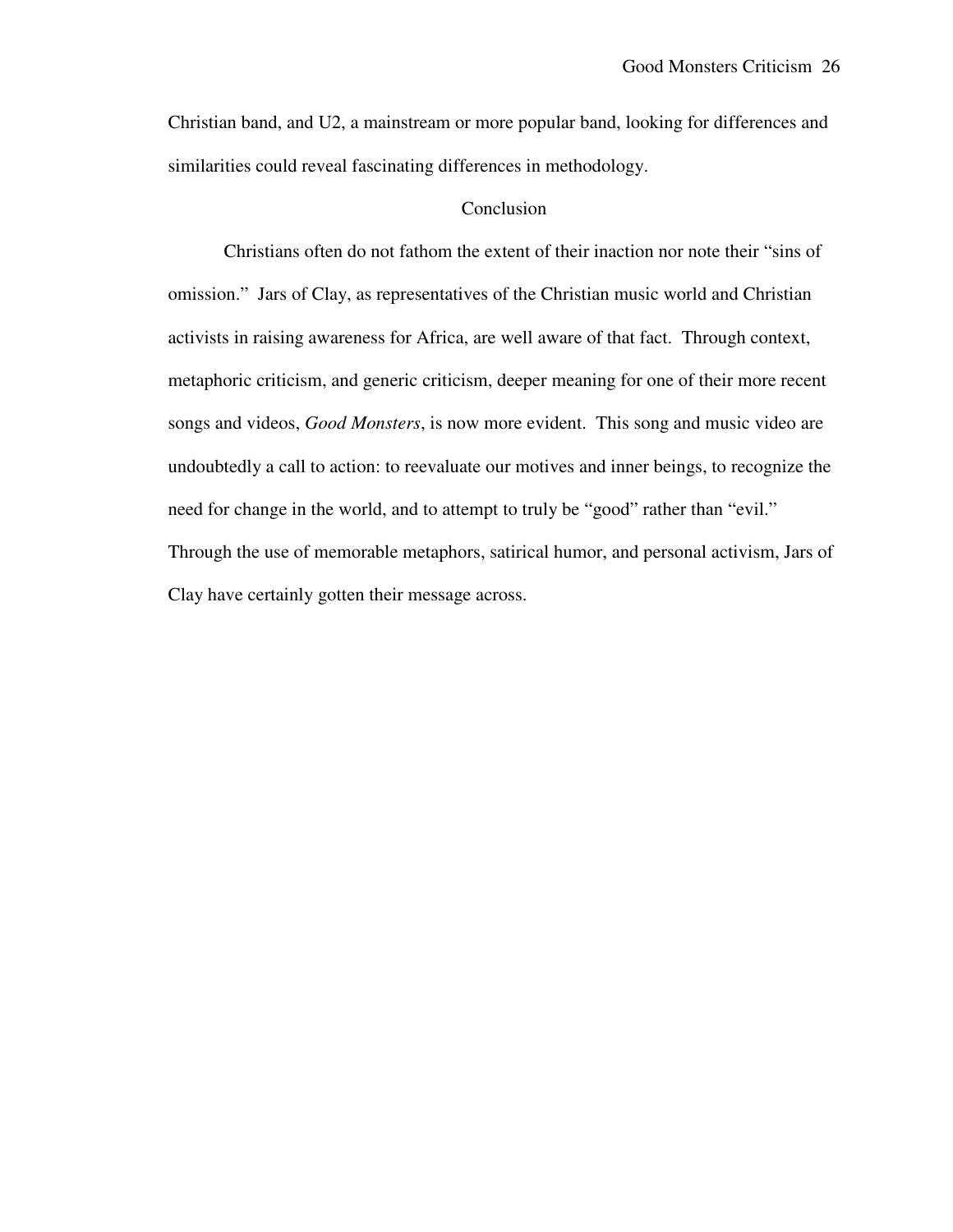#### Works Cited

Benoit, William L. "Beyond Genre Theory: the Genesis of Rhetorical Action."

Communication Monographs 67.2 (2000): 178-192.

Blood:Water Mission. <http://www.bloodwatermission.com/>.

Brummett, Barry. Rhetoric in Popular Culture. 2nd ed. Thousand Oaks, CA: Sage, 2006.

Bryan, Ferald J. "Vico on Metaphor: Implications for Rhetorical Criticism." Philosophy and Rhetoric 19.4 (1986): 255-265.

Bullitt, John M. Jonathan Swift and the Anatomy of Satire: A Study of Satiric Technique. Cambridge: Harvard UP, 1953.

Carlozo, Louis R. "Sound Alternatives." Christian Century 31 Oct 2006: 38-39.

Dueck, Jonathan. "Crossing the Street: Velour 100 and Christian Rock." Popular Music & Society 24.2 (2000): 127-148.

Ferguson, Donald N. Music as Metaphor. Minneapolis: U of Minnesota P, 1960.

- Flacks, Richard. "The Question of Relevance in Social Movement Studies." Rhyming Hope and History: Activists, Academics, and Social Movement Scholarship. Eds. David Croteau, William Hoynes, and Charlotte Ryan. Minneapolis, MN: U of Minnesota P, 2005. 3-19.
- Foss, Sonja K. Rhetorical Criticism: Exploration & Practice.  $3<sup>rd</sup>$  ed. Long Grove, IL: Waveland, 2004.

Good Monsters. Dir. Essential Records. Perf. Jars of Clay. 2006. 22 Oct. 2007 <http://youtube.com/watch?v=DkPNGTKPJ1M&mode=related&search=>.

"Grammy Award Winners." The Recording Academy. 17 Sept. 2007 <http://www.grammy.com/GRAMMY\_Awards/Winners/>.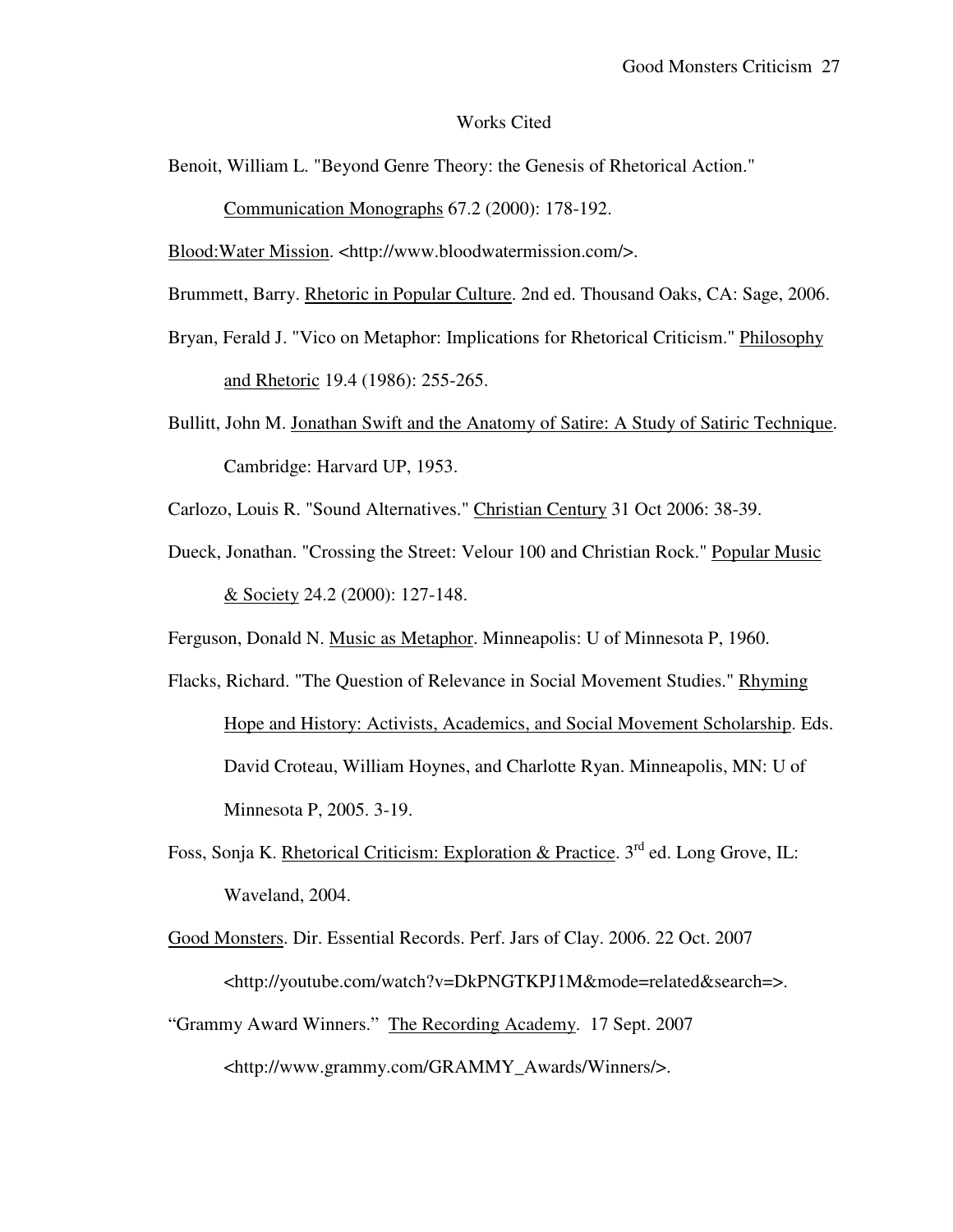- Gring-Pemble, Lisa, and Martha S. Watson. "The Rhetorical Limits of Satire: an Analysis of James Finn Garner's Politically Correct Bedtime Stories." Quarterly Journal of Speech 89.2 (2003): 132-153.
- Gustainis, J J. "The Generic Criticism of Social Movement Rhetoric." Rhetoric Society Quarterly 12.4 (1982): 251-260.
- Highet, Gilbert. The Anatomy of Satire. Princeton, NJ: Princeton UP, 1962.
- Holy Bible. King James Version.
- Holy Bible. New International Version.
- Jars of Clay. Good Monsters. Essential Records, 2006.
- Jars of Clay. <http://jarsofclay.com/>.
- Johnson, Mark L., and Steve Larson. "'Something in the Way She Moves'" Metaphors of Musical Motion." Metaphor and Symbol 18.2 (2003): 63-84.
- Kennedy, Victor. "Mystery! Unraveling Edward Gorey's Tangled Web of Visual Metaphor." Metaphor and Symbolic Activity 8 (1993): 181-193.
- Mansfield, Brian. "Christian Artists Take Up Bono's African AIDS Cause." USA Today 24 Oct. 2003, sec. Life. Academic Search Premier. EBSCOhost. Liberty University. 17 Sept. 2007.
- Miller, Brett A. "Seeing Through a Glass Darkly: Religious Metaphor as Rhetorical Perspective." Journal of Communication and Religion 22.2 (1999): 214-236.
- Peters, Cynthia. "Knowing What's Wrong is Not Enough." Rhyming Hope and History: Activists, Academics, and Social Movement Scholarship. Eds. David Croteau, William Hoynes, and Charlotte Ryan. Minneapolis, MN: U of Minnesota P, 2005. 41-56.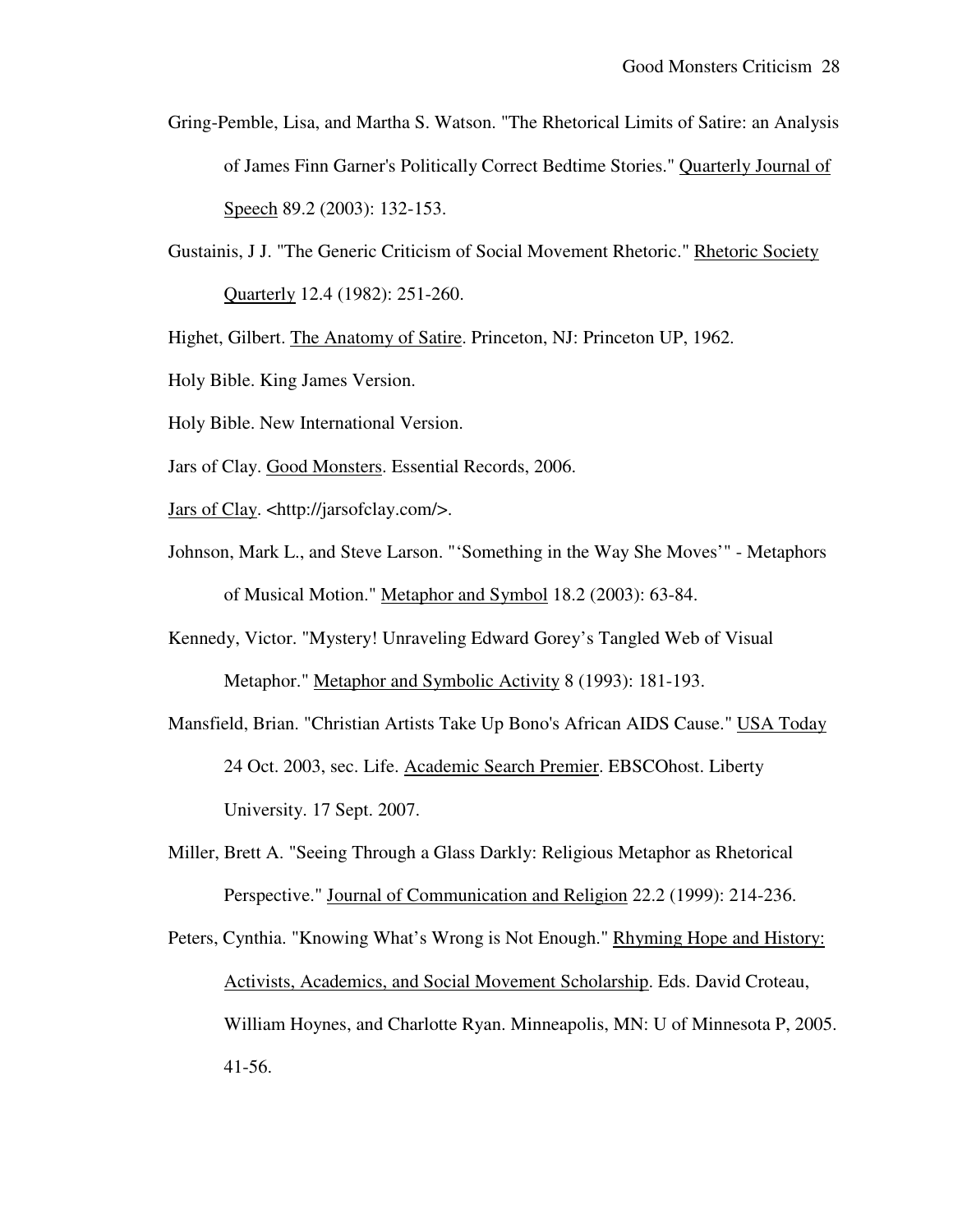"Report on the Global AIDS Epidemic 2006." **UNAIDS**. May 2006. Joint United Nations Programme on HIV/AIDS. 17 Sept. 2007

<http://www.unaids.org/en/HIV\_data/2006GlobalReport/default.asp>.

Romanowski, William D. Pop Culture Wars: Religion & the Role of Entertainment in

American Life. Downers Grove, IL: InterVarsity, 1996.

Soskice, Janet M. Metaphor and Religious Language. Oxford: Clarendon, 1985.

Worcester, David. The Art of Satire. New York: Russell & Russell, 1960.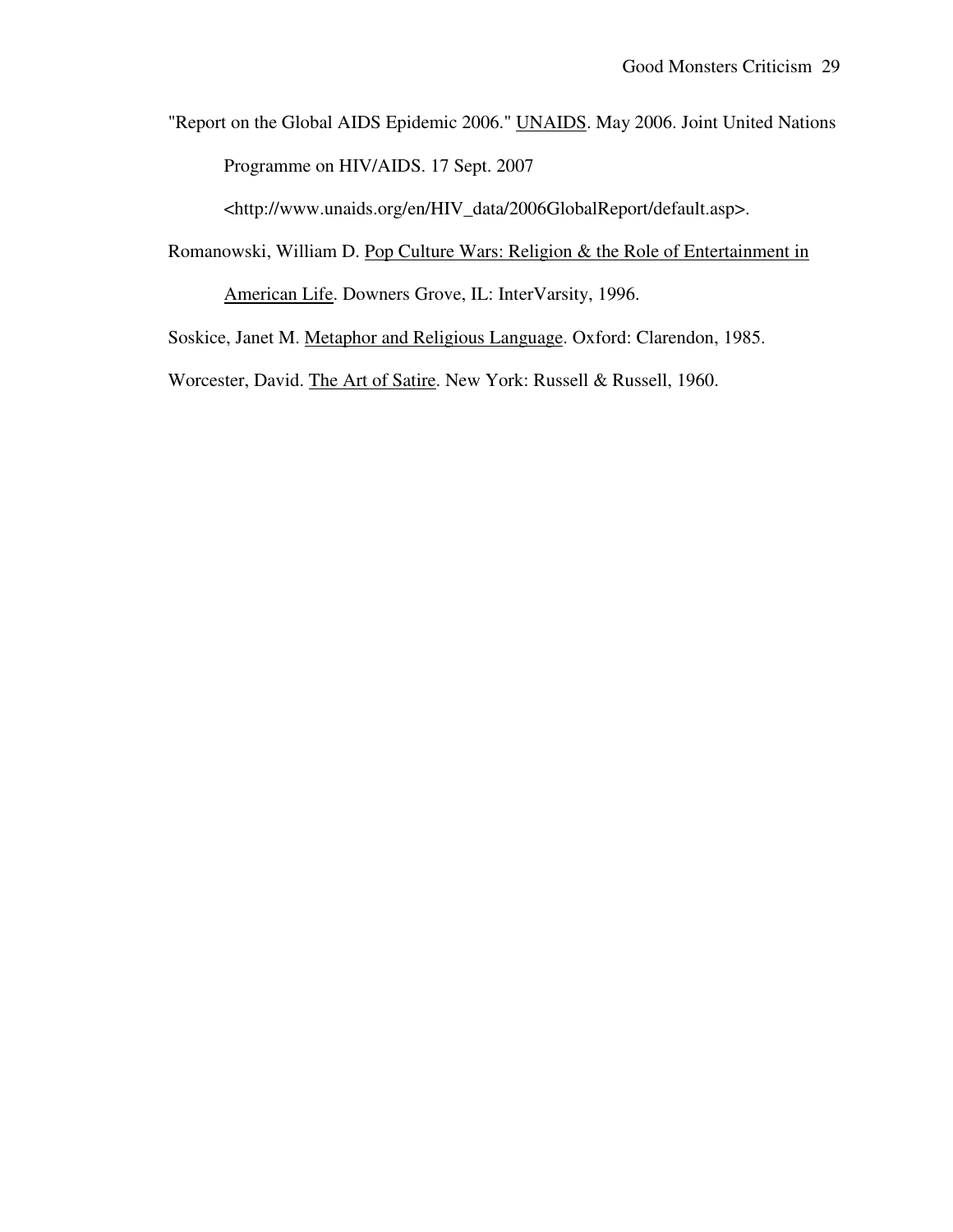# Appendix – Lyrics

"Good Monsters"

By Dan Haseltine, Charlie Lowell, Stephen Mason, and Matt Odmark

All the good monsters open their eyes,

To see the wasteland where the home fires rise,

And the people shouting "why, why, why?"

Do you know what you are?

Do you know what you are?

All the giants wake from their sleep,

And roll outside of safety's keep,

And the pain makes them feel so alive

Do you know what you are?

Do you know what you are?

We are bored of all the things we know Do you know what you are? Do you know what you are? Not all monsters are bad,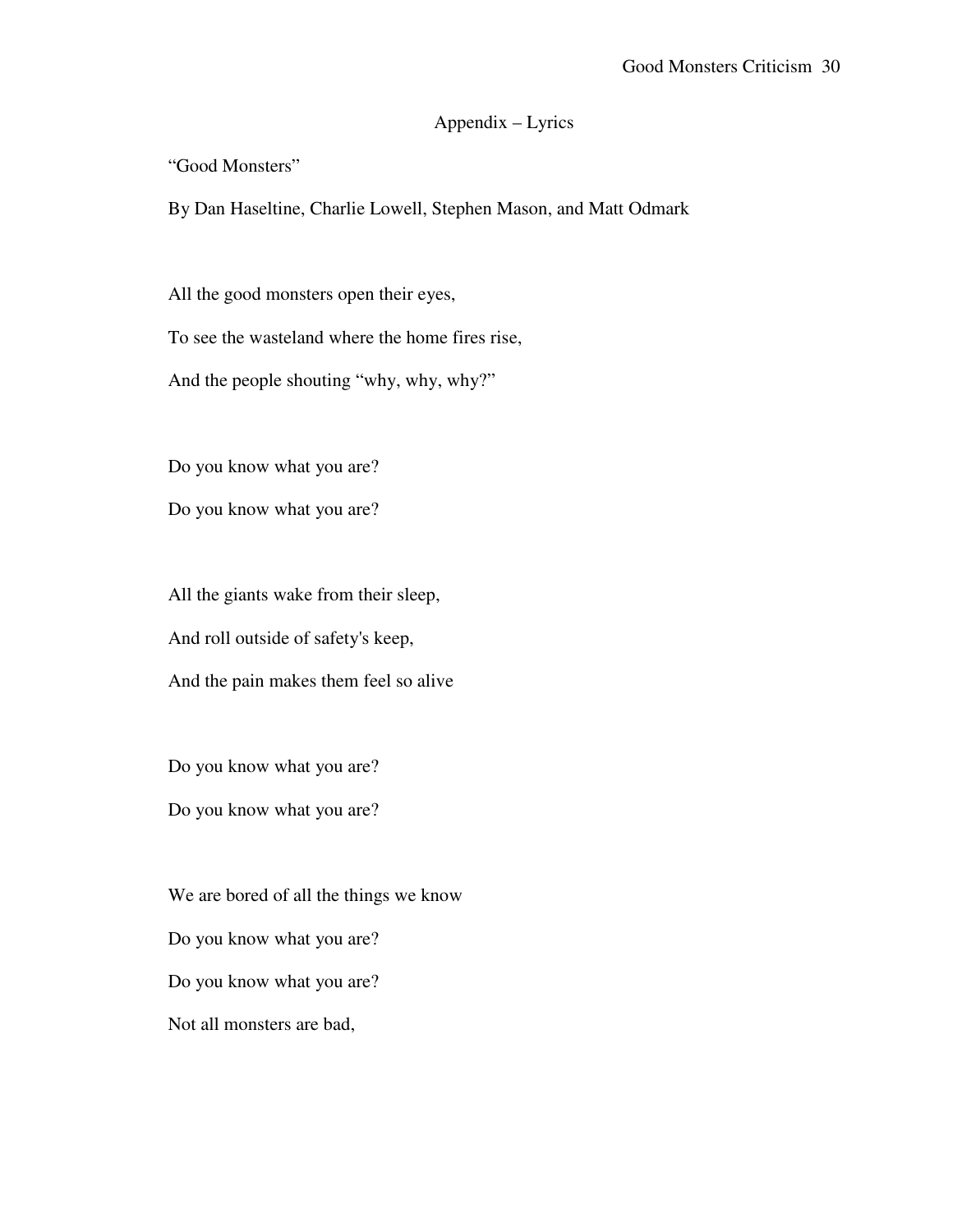But the ones who are good

Never do what they could, never do what they could

All the good monsters rattle their chains, And dance around the open flames, And they make a lot of empty noise. While all of the bright eyes turn away, As if there wasn't anything to say, About the justice and the mystery.

Do you know what you are?

Do you know what you are?

We are bored of all the things we know And we are forms of everything we love, we love.

If good won't show its ugly face, Evil, won't you take your place? Nothing ever changes, nothing ever changes By itself.

We are bored of all the things that we know